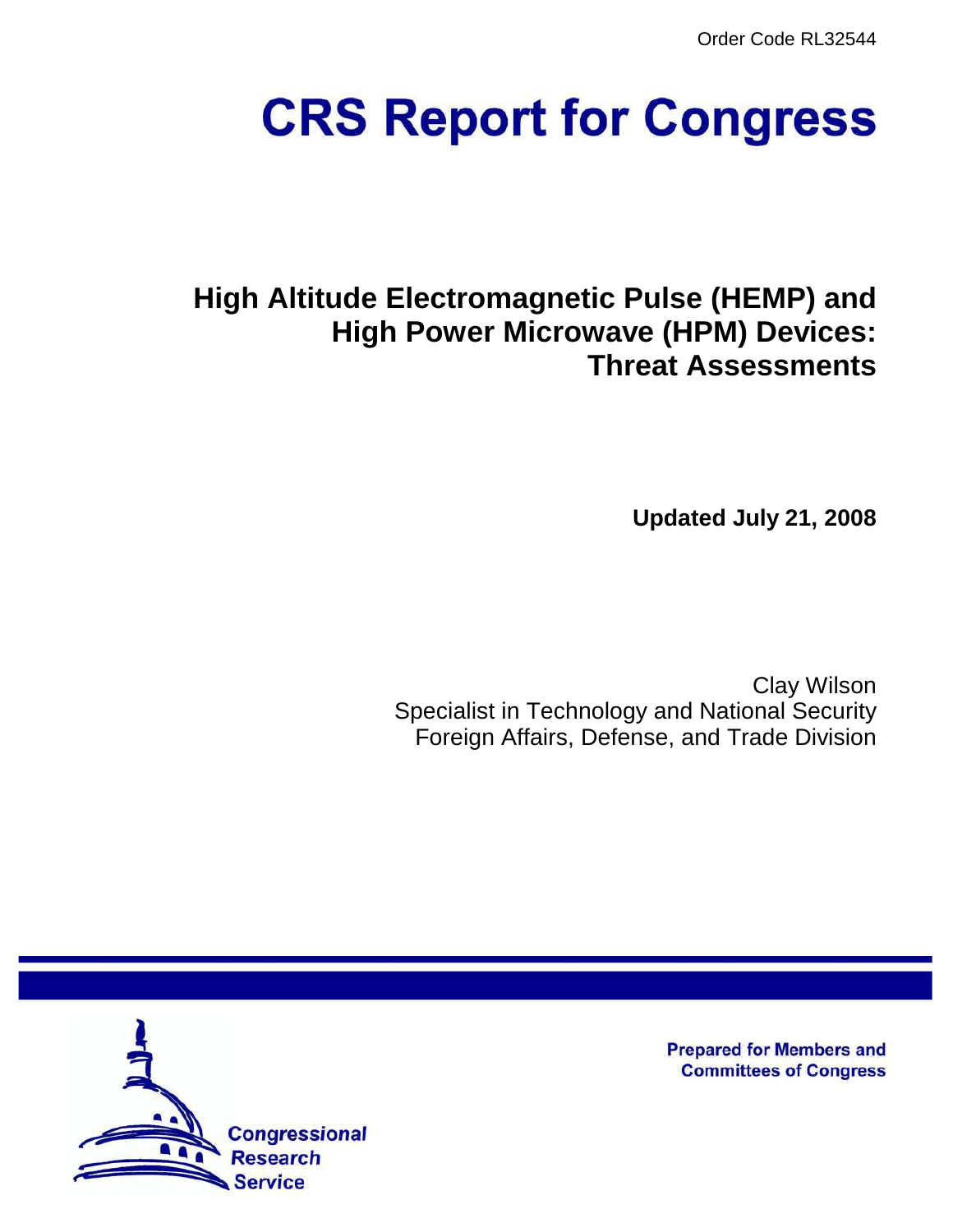# High Altitude Electromagnetic Pulse (HEMP) and High Power Microwave (HPM) Devices: Threat Assessments

# **Summary**

Electromagnetic Pulse (EMP) is an instantaneous, intense energy field that can overload or disrupt at a distance numerous electrical systems and high technology microcircuits, which are especially sensitive to power surges. A large scale EMP effect can be produced by a single nuclear explosion detonated high in the atmosphere. This method is referred to as High-Altitude EMP (HEMP). A similar, smaller-scale EMP effect can be created using non-nuclear devices with powerful batteries or reactive chemicals. This method is called High Power Microwave (HPM). Several nations, including reported sponsors of terrorism, may currently have a capability to use EMP as a weapon for cyber warfare or cyber terrorism to disrupt communications and other parts of the U.S. critical infrastructure. Also, some equipment and weapons used by the U.S. military may be vulnerable to the effects of EMP.

The threat of an EMP attack against the United States is hard to assess, but some observers indicate that it is growing along with worldwide access to newer technologies and the proliferation of nuclear weapons. In the past, the threat of mutually assured destruction provided a lasting deterrent against the exchange of multiple high-yield nuclear warheads. However, now even a single, low-yield nuclear explosion high above the United States, or over a battlefield, can produce a large-scale EMP effect that could result in a widespread loss of electronics, but no direct fatalities, and may not necessarily evoke a large nuclear retaliatory strike by the U.S. military. This, coupled with published articles discussing the vulnerability of U.S. critical infrastructure control systems, and some U.S. military battlefield systems to the effects of EMP, may create a new incentive for other countries to rapidly develop or acquire a nuclear capability.

Policy issues raised by this threat include (1) what is the United States doing to protect civilian critical infrastructure systems against the threat of EMP, (2) could the U.S. military be affected if an EMP attack is directed against the U.S. civilian infrastructure, (3) are other nations now encouraged by U.S. vulnerabilities to develop or acquire nuclear weapons, and (4) how likely are terrorist organizations to launch a smaller-scale EMP attack against the United States?

This report will be updated as events warrant.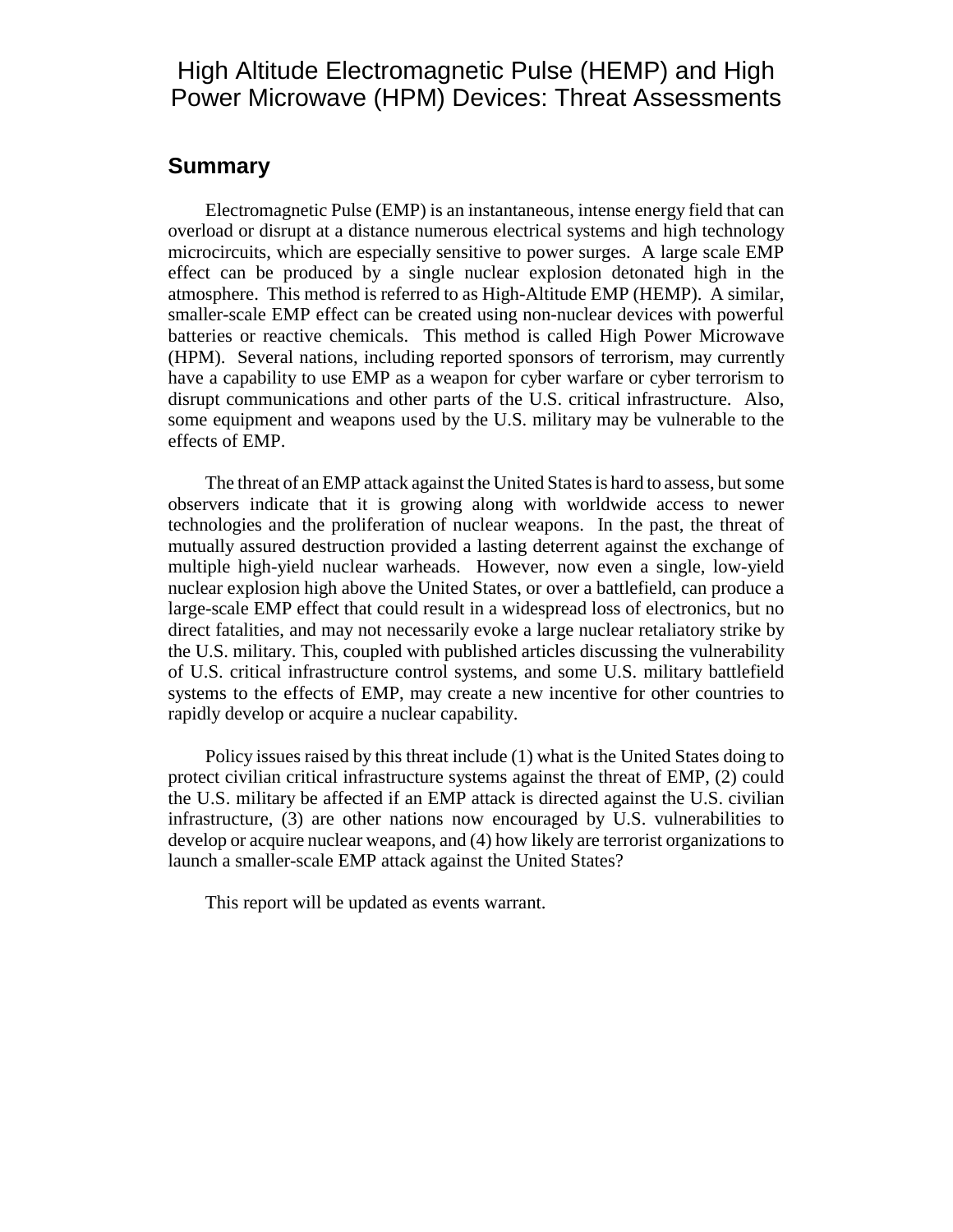# **Contents**

| 2008 Report on Critical Infrastructure Vulnerabilities  4               |  |
|-------------------------------------------------------------------------|--|
|                                                                         |  |
| Inaction May Increase EMP Threat to the United States 5                 |  |
|                                                                         |  |
|                                                                         |  |
|                                                                         |  |
|                                                                         |  |
|                                                                         |  |
| Economic Damage Estimates after Attack on Washington, D.C., Region . 11 |  |
|                                                                         |  |
|                                                                         |  |
|                                                                         |  |
|                                                                         |  |
|                                                                         |  |
|                                                                         |  |
|                                                                         |  |
|                                                                         |  |
|                                                                         |  |
|                                                                         |  |
|                                                                         |  |
|                                                                         |  |
|                                                                         |  |
|                                                                         |  |

# **List of Figures**

|--|--|--|

# **List of Tables**

| Table 1. Estimates of Damage and Recovery Times After HEMP Attack |  |
|-------------------------------------------------------------------|--|
|                                                                   |  |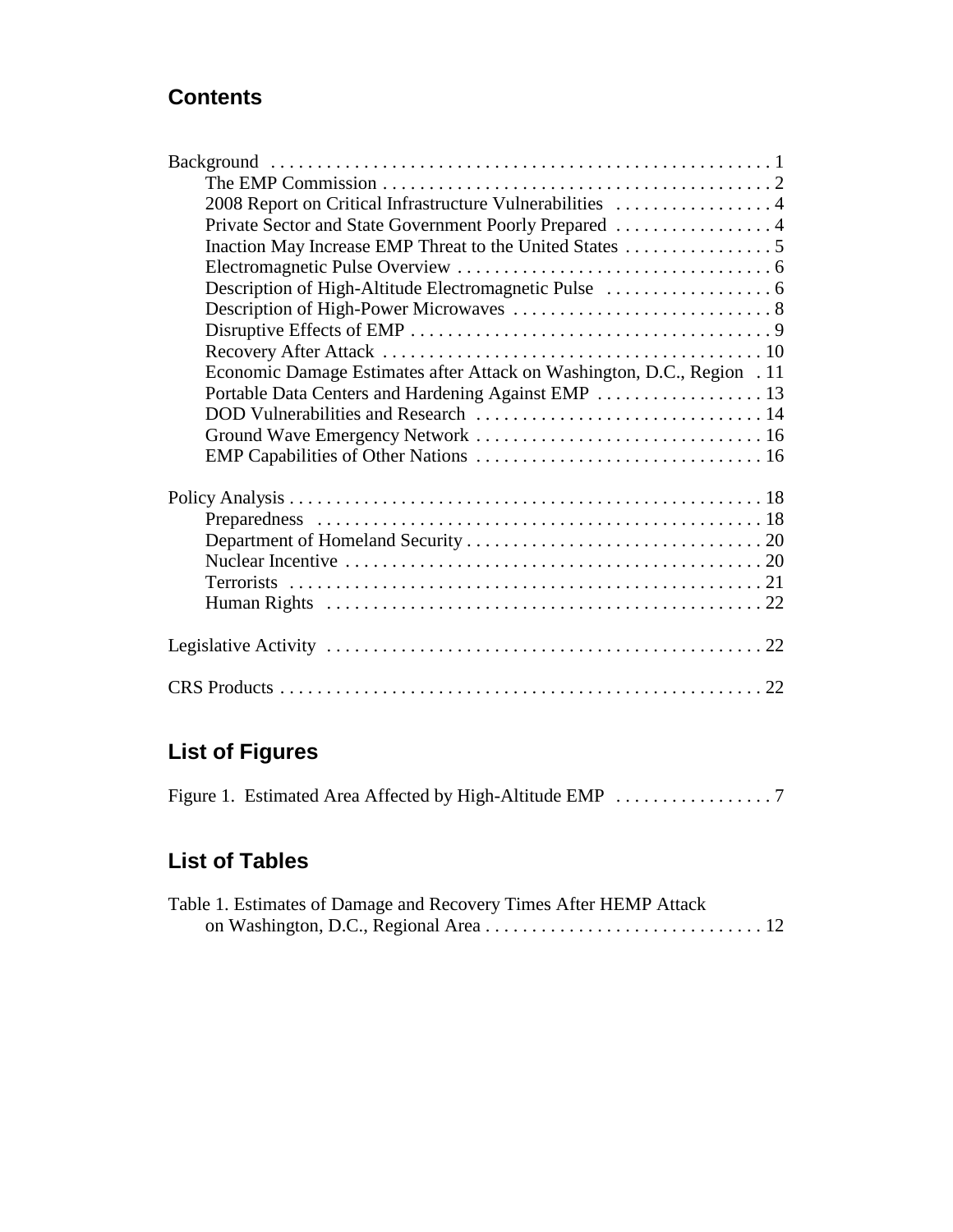# High Altitude Electromagnetic Pulse (HEMP) and High Power Microwave (HPM) Devices: Threat Assessments

# **Background**

A Commission to Assess the Threat from High Altitude Electromagnetic Pulse (EMP commission) was established by Congress in FY2001 after several experts expressed concern that the U.S. critical infrastructure and military were vulnerable to EMP attack.<sup>1</sup> On July 20, 2008, the Commission presented a report to the House Armed Services Committee (HASC) assessing the effects of an EMP attack on U.S. critical national infrastructures. The 2008 report contained analysis of results of tests for modern electronics and telecommunications equipment for public networks supported by the power grid and by temporary isolated power supplies, including cell phones, computer servers, and Internet routers and switches. The report also made recommendations for preparation, protection, and recovery of U.S. critical infrastructures from EMP attack.

The Commission reported that the ubiquitous dependency of society on the electrical power system, coupled with the EMP's particular damage mechanisms, creates the possibility of long-term, catastrophic consequences for national security. Comparison was made to hurricane Katrina in 2005, where the protracted power blackout exhausted the limited fuel supplies for emergency generators. However, in the case of an EMP attack, a widespread collapse of the electric power grid could lead to cascading effects on interdependent infrastructures, possibly lasting weeks or months. The Commission stated, "Should significant parts of the electrical power infrastructure be lost for any substantial period of time ... many people may ultimately die for lack of the basic elements necessary to sustain life in dense urban and suburban communities ... [and] the Federal Government does not today have sufficiently robust capabilities for reliably assessing and managing EMP threats."<sup>2</sup>

At a prior hearing, on July 22, 2004, panel members from the EMP commission stated that as U.S. military weapons and control systems become more complex, and as portions of the military's administrative communications systems continue to rely on the U.S. civilian infrastructure for support, they may be increasingly vulnerable to the effects of EMP. The consensus of the Commission in 2004 was that a large-

<sup>&</sup>lt;sup>1</sup> Michael Sirak, "U.S. vulnerable to EMP Attack," Jane's Defence Weekly, July 26, 2004, [http://www.janes.com/defence/news/jdw/jdw040726\_1\_n.shtml].

<sup>&</sup>lt;sup>2</sup> Report of the Commission to Assess the Threat to the United States from Electromagnetic Pulse (EMP) Attack; Critical National Infrastructures, Apr 2008, p.vi-viii, and p.79.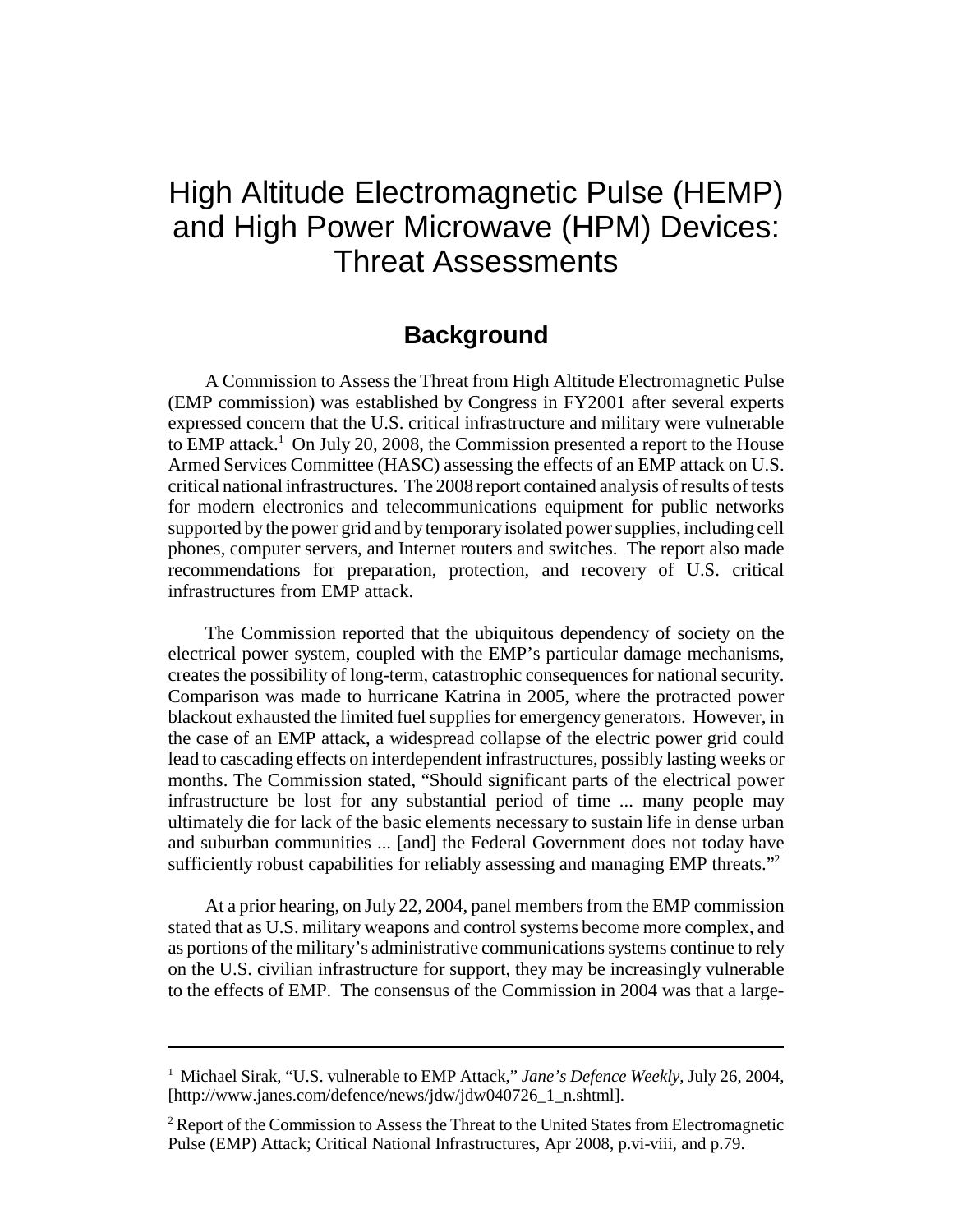scale, high-altitude EMP attack could possibly cause widespread damage to unprotected civilian and military electronic equipment for an extended period.<sup>3</sup>

However, the consensus of the EMP commission in 2008 was that the United States need not remain vulnerable to catastrophic consequences of an EMP attack, and that the nation's vulnerability can be reasonably reduced by coordinated and focused effort between the private and public sectors. The Committee stated that the cost for improved security in the next three to five years would be modest, especially when compared with the costs associated with the war on terror and the value of the national infrastructures threatened.<sup>4</sup>

The EMP commission's reports in both 2004 and 2008 focused only on the effects of High Altitude EMP (HEMP), and not necessarily the effects High Power Microwave (HPM) devices, which are non-nuclear Radio-Frequency (RF) weapons that can also produce damaging EMP, but with different characteristics and covering a smaller geographic area. Both types of EMP are discussed below.

The widely published vulnerability of U.S. civilian and some military electronics to EMP, along with technical accessibility and lower cost, could make smaller-scale HPM weapons attractive in the future as weapons for terrorist groups. Also, some observers argue that unless the United States openly describes how it is taking action to reduce EMP vulnerabilities within critical infrastructures, perceived inaction will increase the likelihood that a rogue nation will seek to employ the asymmetric effects of HEMP against our computer systems.

# **The EMP Commission**

The EMP commission was reestablished by P.L. 109-163, the National Defense Authorization Act for FY2006. The new Commission to Assess the Threat to the United States from Electromagnetic Pulse Attack (note that the new title no longer includes the phrase "High Altitude", and adds the new word "Attack") continues with the same membership, and the Secretary of Defense is authorized to appoint a new member in the event of a vacancy.<sup>5</sup> The EMP commission is tasked to monitor, investigate, and make recommendations about the vulnerability of electric-dependent systems of the Department of Defense, government agencies, and the private sector.

On July 22, 2004, members of the EMP commission testified before the House Armed Services Committee and presented a report consisting of the following five volumes:

Volume 1 is an unclassified Executive Summary. Volume 2 is a classified Threat Assessment. Volume 3 is an unclassified Assessment of the U.S. Critical Infrastructure.

<sup>&</sup>lt;sup>3</sup> Daniel G. Dupont, "Panel Says Society At Great Risk From Electomagnetic Pulse Attack," *Inside the Pentagon*, July 15, 2004, p.1.

<sup>&</sup>lt;sup>4</sup> William Graham, Testimony before the House Armed Services Committee, Jul 10, 2008.

<sup>5</sup> P.L. 109-163, Section 1052, reestablishes the EMP commission.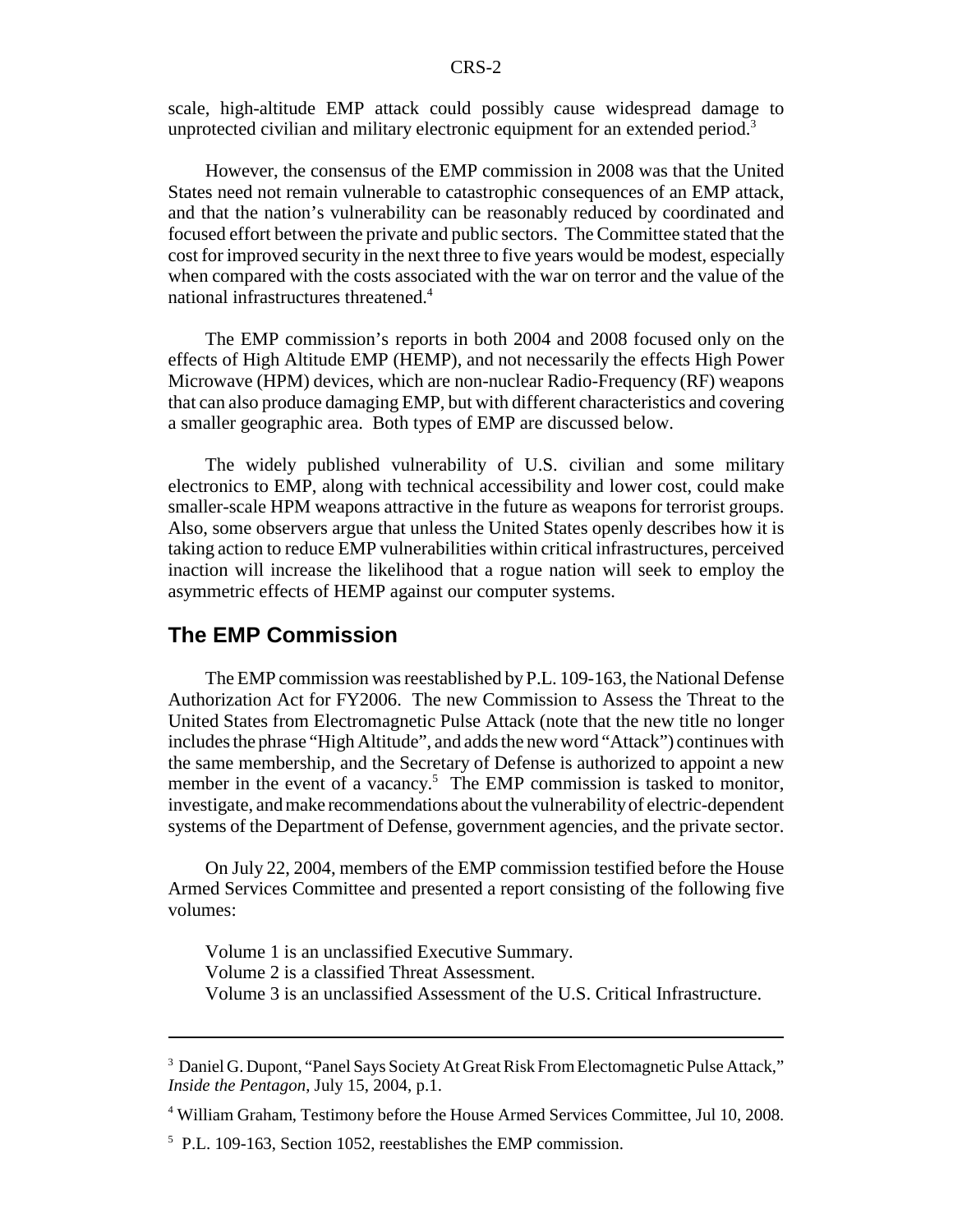Volume 4 is a classified discussion of Military Topics. Volume 5 is a classified Assessment of Potential Threats.

The report stated that High Altitude EMP is capable of causing catastrophic consequences for the nation, and that the current vulnerability of our critical infrastructures, which depend so heavily on computers and electronics, can both invite and reward attack if not corrected.<sup>6</sup>

Specifically referring to the U.S. military, the report states:

... EMP test facilities have been mothballed or dismantled, and research concerning EMP phenomena, hardening design, testing, and maintenance has been substantially decreased. However, the emerging threat environment, characterized by a wide spectrum of actors that include near-peers, established nuclear powers, rogue nations, sub-national groups, and terrorist organizations that either now have access to nuclear weapons and ballistic missiles or may have such access over the next 15 years have [sic] combined to place the risk of EMP attack and adverse consequences on the U.S. to a level that is not acceptable.... Our increasing dependence on advanced electronics systems results in the potential for an increased EMP vulnerability of our technologically advanced forces, and if unaddressed makes EMP employment by an adversary an attractive asymmetric option."7

The EMP commission's 2004 report proposed a five-year plan for protecting critical infrastructures from EMP and from other large-scale terrorist attacks. The five-year plan is briefly summarized in Volume 3 of the report. However, some portions of the five-year plan that are related to military equipment may remain classified. The Commission is currently preparing a review of the DOD response to recommendations made in 2004.<sup>8</sup>

Testimony at the 2004 hearing included questions such as (1) how would the United States respond to a limited HEMP attack against the U.S. homeland or against U.S. forces, where there is loss of technology, but no directly caused loss of life; (2) does the current lack of U.S. preparedness invite adversaries to plan and attempt a HEMP attack; and (3) are the long-term effects of a successful HEMP attack, leading to possible widespread starvation and population reduction, potentially more devastating to the U.S. homeland than an attack by surface nuclear weapons?

<sup>6</sup> William Graham, et al., *Report of the Commission to Assess the Threat to the United States from Electromagnetic Pulse Attack, Volume 1: Executive Report 2004*, [http://www. house.gov/hasc/openingstatementsandpressreleases/108thcongress/04-07-22emp.pdf].

<sup>&</sup>lt;sup>7</sup> William Graham, et. al., Report of the Commission to Assess the Threat to the United States from Electromagnetic Pulse Attack, Volume 1: Executive Report 2004, [http://www.house.gov/hasc/openingstatementsandpressreleases/108thcongress/04-07-22 emp.pdf], p.47.

<sup>8</sup> Personal communication with EMP Commission staff, Mar 26, 2008.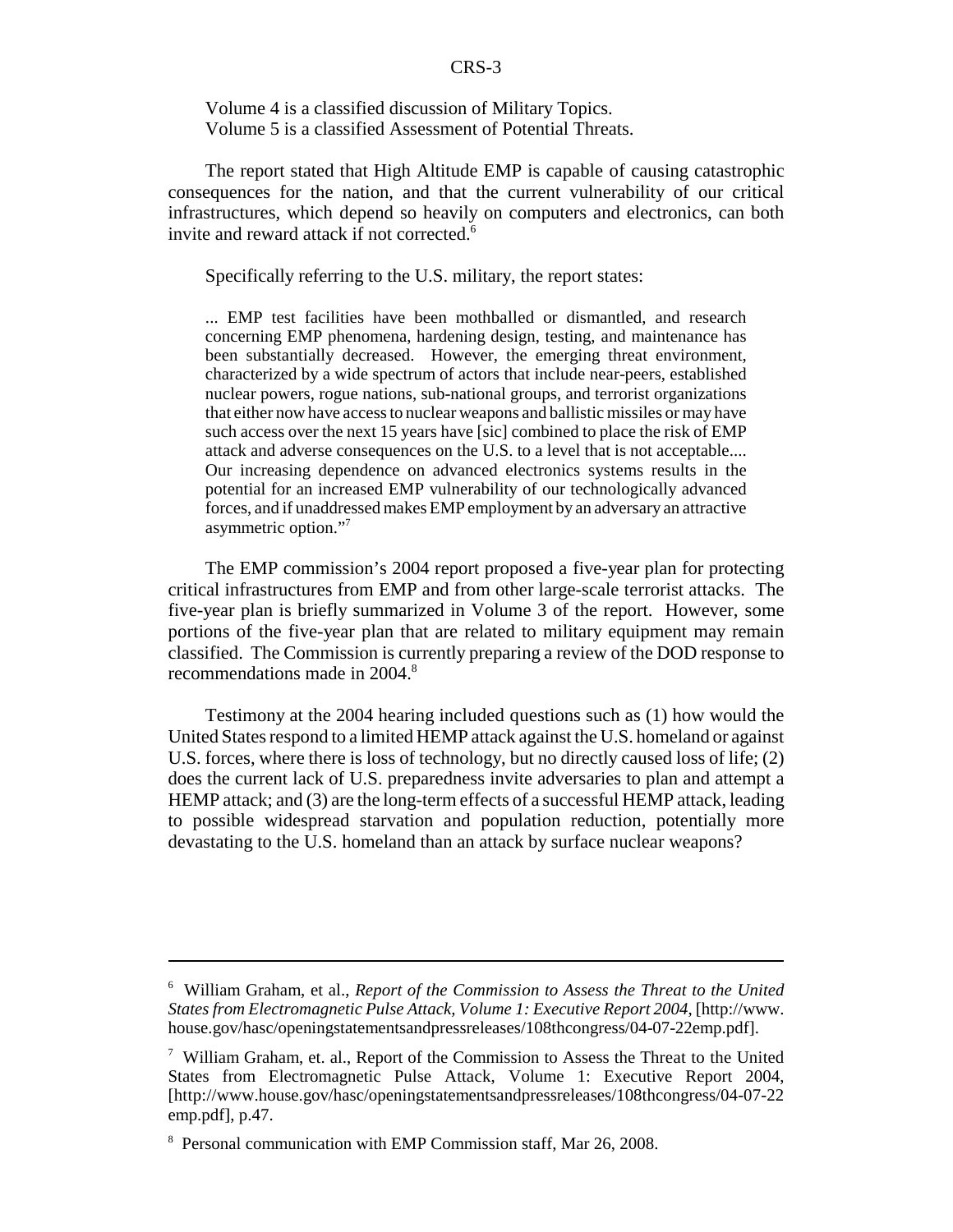# **2008 Report on Critical Infrastructure Vulnerabilities**

The 2008 EMP Commission report discussed vulnerabilities and interdependencies among 10 U.S. critical infrastructures. Findings showed that only limited EMP vulnerability testing had previously been done for modern electronic systems that help support these infrastructures. In addition, the Commission expressed concern that widespread use of automated supervisory and control data acquisition (SCADA) systems for the critical infrastructure had allowed companies and agencies to systematically reduce the size of their work forces having the necessary technical knowledge needed to support manual operations of these infrastructure control systems, as might be needed during a prolonged emergency. The Commission concluded, after reviewing national capabilities to manage the effects of nuclear weapons (and EMP) on modern systems, that "the Country is rapidly losing the technical competence in this area that it needs in the Government, National Laboratories, and Industrial Community."9

#### **Private Sector and State Government Poorly Prepared**

Experts on the Commission have asserted that little has been done by the private sector to protect against the threat from electromagnetic pulse, and that commercial electronic systems in the United States could be severely damaged by EMP attack.<sup>10</sup> Commercial electronic surge arresters commonly used for lightning strikes reportedly cannot be relied on because most do not clamp fast enough to protect against the near-instantaneous effects of EMP (see section below on "Electromagnetic Pulse Overview"). $^{11}$ 

In March 2007, a survey of state Adjutants General who oversee National Guard units throughout the country found that most state-based emergency responders are not actively preparing against an attack on the United States by electromagnetic pulse. The survey, entitled "Missile Defense and the Role of the States", was conducted jointly by the Anchorage-based Institute of the North and the Claremont Institute of Claremont, California. Survey questions were sent to Adjutants General of all 50 states, with more than half responding. Although 96% of state Adjutants General indicated significant concern over an EMP attack, the majority had done little or no analysis of the effects of an overhead EMP attack, and little or no training, or preparation to harden electronic equipment. None of the

<sup>&</sup>lt;sup>9</sup> Report of the Commission to Assess the Threat to the United States from Electromagnetic Pulse (EMP) Attack; Critical National Infrastructures, Apr 2008, p.viii.

<sup>10</sup> House Armed Services Committee, *Committee Hearing on Commission to Assess the Threat to the United States from Electromagnetic Pulse Attack*, July 22, 2004.

<sup>&</sup>lt;sup>11</sup> Army Training Manual 5-692-2, "Maintenance of Mechanical and Electrical Equipment at Command, Control, Communications, Computers, Intelligence, Surveillance, and Reconnaissance (C4ISR) Facilities, *HEMP Protection Systems*, April 15, 2001, Chapter 27, [http://www.usace.army.mil/publications/armytm/tm5-692-2/chap27VOL-2.pdf].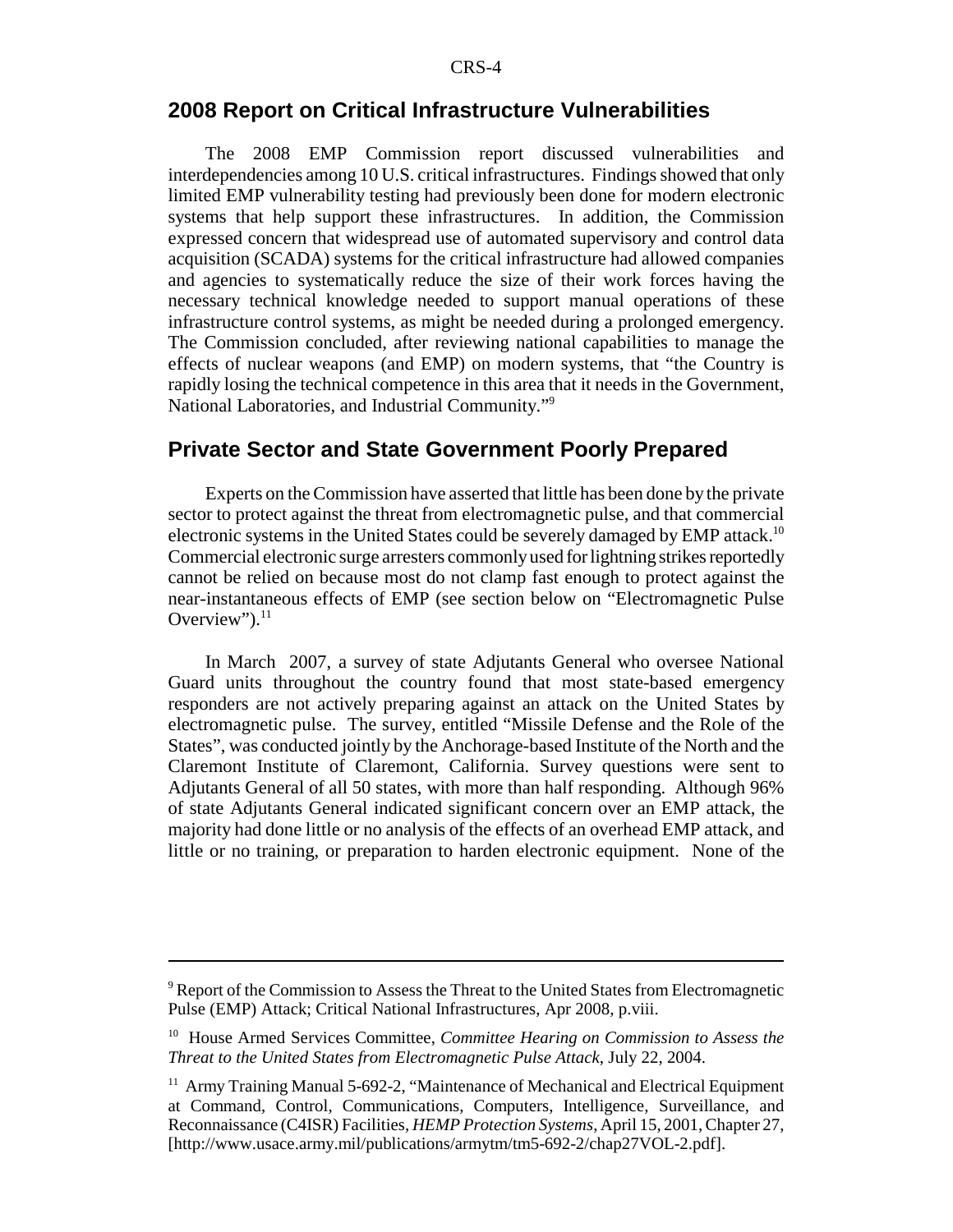Adjutants General surveyed indicated that they were actively involved in a formal planning process for response to an EMP attack.<sup>12</sup>

### **Inaction May Increase EMP Threat to the United States**

Some analysts discount the likelihood of a large-scale EMP attack against the United States in the near term, and the extent of possible damage, stating that the critical infrastructure reportedly would survive, and that military communications would continue to operate and a high percentage of civilian phone calls would continue to connect. The argument is that limited testing has shown that modern commercial equipment may be surprisingly resistant to the effects of electromagnetic pulse, and that some military systems using commercial equipment are also retrofitted to be made more EMP resistant before they are fielded.<sup>13</sup>

However, other analysts maintain that some past testing done by the U.S. military may have been flawed, or incomplete, leading to faulty conclusions about the level of resistance of commercial equipment to the effects of EMP. These analysts also point out that EMP technology has been explored by several other nations, and as circuitry becomes more miniaturized, modern electronics become increasingly vulnerable to disruption. They argue that, depending on the targeted area and power of an EMP attack, it could possibly take years for the United States to recover fully from the resulting widespread damage to electronics and the power  $grid.<sup>14</sup>$ 

Commission members have stated at hearings that, as time passes without a visible effort to show the world that we are protecting our computer systems and critical infrastructures, the perceived inaction may actually invite a possible EMP attack.<sup>15</sup> In the past, the threat of mutually assured destruction provided a lasting deterrent against the exchange of multiple high-yield nuclear warheads. However, a single, low-yield nuclear explosion high above the United States, or over a battlefield, can produce a large-scale, high-altitude EMP effect resulting in widespread loss of electronics, but possibly without direct fatalities. Therefore, an

<sup>12</sup> Press release, *Survey Finds Nation Vulnerable to EMP Attack: States Not Preparing*, Institute of the North and The Claremont Institute, March 7, 2007, [http://www.institutenorth.org/servlet/download?id=261].

<sup>&</sup>lt;sup>13</sup> Stanley Jakubiak, statement before the House Military Research and Development Subcommittee, hearing on *EMP Threats to the U.S. Military and Civilian Infrastructure*, October 7, 1999.

<sup>&</sup>lt;sup>14</sup> Lowell Wood, Statement before the House Military Research and Development Subcommittee, hearing on *EMP Threats to the U.S. Military and Civilian Infrastructure*, October 7, 1999; Jack Spencer, "America's Vulnerability to a Different Nuclear Threat: An Electromagnetic Pulse," *The Heritage Foundation Backgrounder*, No.1372, May 26, 2000, p.6.; and Carlo Kopp, "The Electromagnetic Bomb — A Weapon of Electrical Mass Destruction," *Air and Space Power*, 1993, [http://www.airpower.maxwell.af.mil/ airchronicles/kopp/apjemp.html].

<sup>15</sup> U.S. Congress, House Armed Services Committee, *Committee Hearing on Commission to Assess the Threat to the United States from Electromagnetic Pulse Attack*, Jul 22, 2004 and on Jul 10, 2008.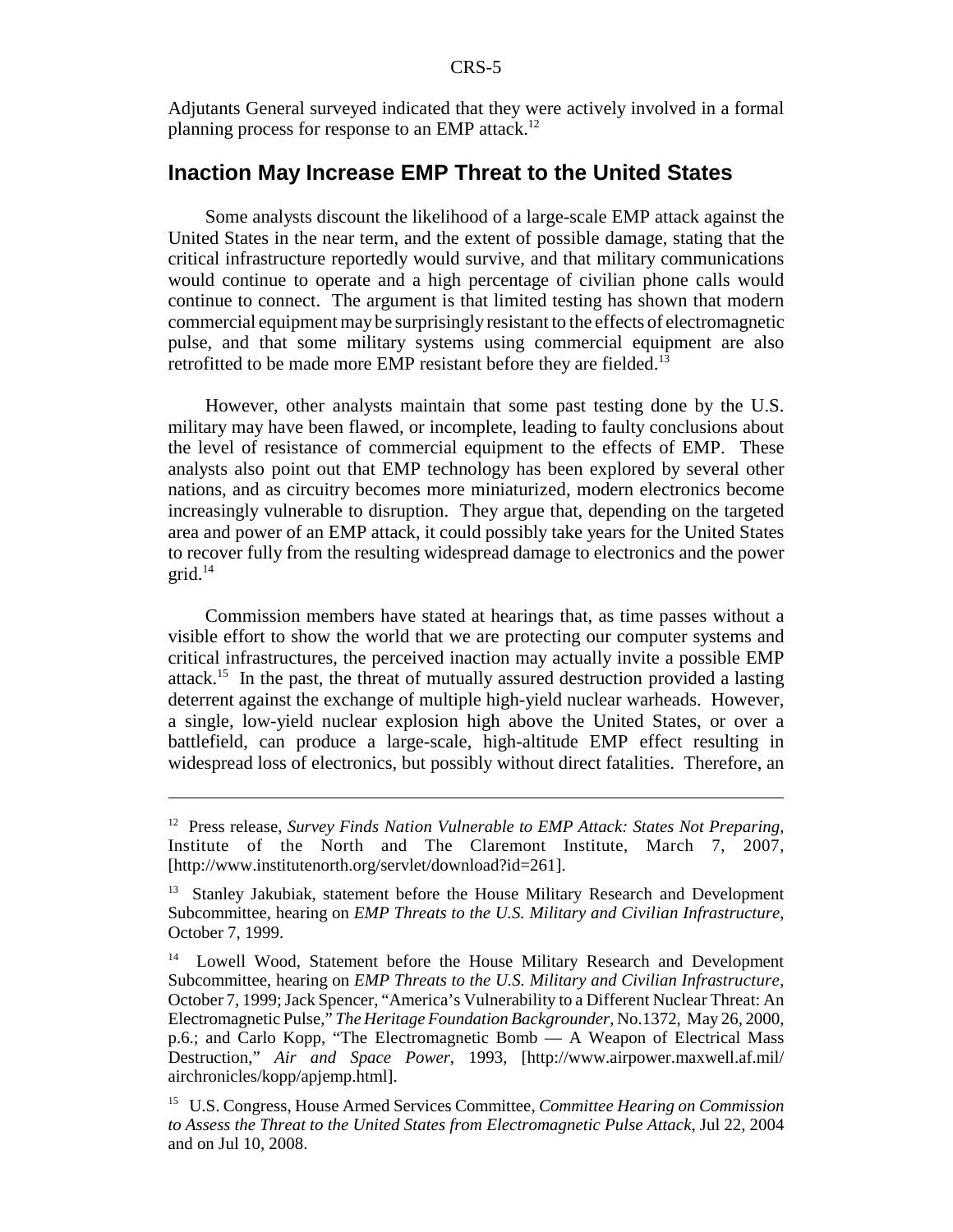EMP attack directed against the United States involving no violent destruction, nor instant death for large numbers of U.S. citizens, may not necessarily evoke massive nuclear retaliation by the U.S. military, where, for example, large numbers of innocent civilians of a nation with a rogue leader might be killed. Such a perceived lower risk of assured destruction by the United States, and widespread knowledge about the vulnerability of U.S. civilian and military computers to the effects of an EMP attack, could actually create a new incentive for other countries or terrorist groups to develop, or perhaps purchase, a nuclear capability.

### **Electromagnetic Pulse Overview**

Electromagnetic energy, characterized as weapon potentially threatening to national security, can be created as a pulse traditionally by two methods: overhead nuclear burst and microwave emission. High-Altitude Electromagnetic Pulse (HEMP) is a near-instantaneous electromagnetic energy field that is produced in the atmosphere by the power and radiation of a nuclear explosion, and that is damaging to electronic equipment over a very wide area, depending on power of the nuclear device and altitude of the burst. High-Power Microwave (HPM) electromagnetic energy can be produced as a near-instantaneous pulse created through special electrical equipment that transforms battery power, or powerful chemical reaction or explosion, into intense microwaves that are also very damaging to electronics, but within a much smaller area. In addition, while HEMP weapons are large in scale and require a nuclear capability along with technology to launch high altitude missiles, HPM weapons are smaller in scale, and can involve a much lower level of technology that may be more easily within the capability of some extremist groups. HPM can cause damage to computers similar to HEMP, although the effects are limited to a much smaller area.

### **Description of High-Altitude Electromagnetic Pulse**

HEMP is produced when a nuclear weapon is detonated high above the Earth's surface, creating gamma-radiation that interacts with the atmosphere to create an instantaneous intense electromagnetic energy field that is harmless to people as it radiates outward, but which can overload computer circuitry with effects similar to, but causing damage much more swiftly than, a lightning strike.<sup>16</sup> The effects of HEMP became fully known to the United States in 1962 during a high-altitude nuclear test (code named "Starfish Prime") over the Pacific Ocean, when radio stations and electronic equipment were disrupted 800 miles away throughout parts of Hawaii. The HEMP effect can span thousands of miles, depending on the altitude and the design and power of the nuclear burst (a single device detonated at an appropriate altitude over Kansas reportedly could affect all of the continental United

<sup>&</sup>lt;sup>16</sup> A nuclear explosion produces gamma rays, which interact with air molecules in a process called the Compton effect. Electrons are scattered at high energies, which ionizes the atmosphere, generating a powerful electrical field. This EMP effect is strongest at altitudes above 30,000m, and lasts so briefly that current cannot start flowing through a human body to cause harm to people. [http://www.physics.northwestern.edu/classes/2001Fall/Phyx135- 2/19/emp.htm].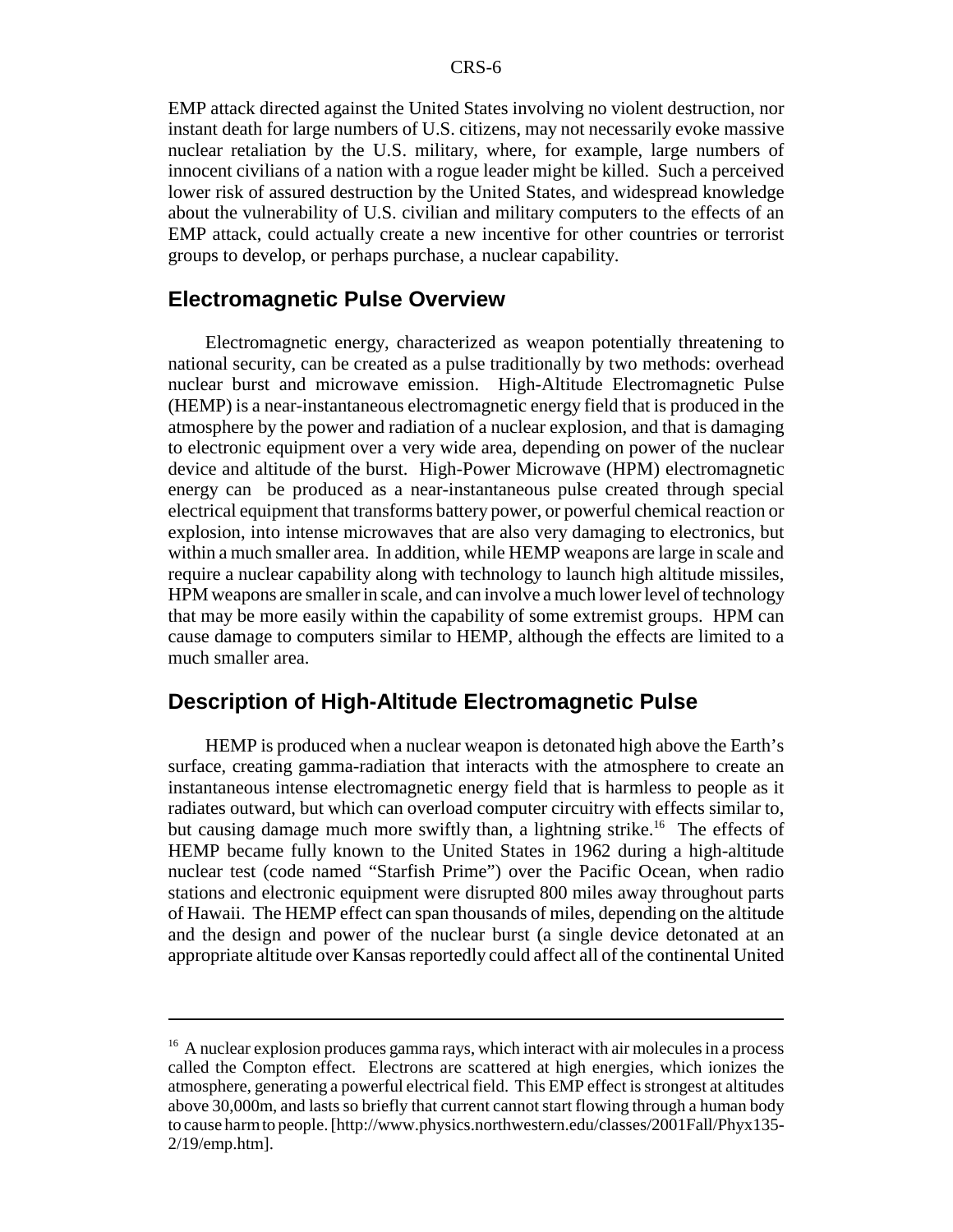States)<sup>17</sup>, and can be picked up by metallic conductors such as wires, or overhead power lines, acting as antennas that conduct the energy shockwave into the electronic systems of cars, airplanes, or communications equipment.



**Figure 1. Estimated Area Affected by High-Altitude EMP**

A high altitude nuclear explosion (that creates HEMP) produces three major energy components that arrive in sequence, and which have measurably different effects that can be cumulatively damaging to electronic equipment. The first energy component is the initial energy shockwave, which lasts up to 1 microsecond, and is similar to extremely intense static electricity that can overload circuitry for every electronic device that is within line of sight of the burst. A secondary energy component then arrives, which has characteristics that are similar to a lightning strike. By itself, this second energy component might not be an issue for some critical infrastructure equipment, if anti-lightning protective measures are already in place. However, the rise time of the first component is so rapid and intense that it can destroy many protective measures, allowing the second component to further disrupt the electronic equipment.

The third energy component is a longer-lasting magnetohydrodynamic (MHD) signal, about 1 microsecond up to many seconds in duration. This late time pulse,

**Source:** Heritage Foundation, Jack Spencer, *America's Vulnerability to a Different Nuclear Threat: An Electromagnetic Pulse*, Backgrounder #1372, May 26, 2000, [http://www.heritage.org/Research/ MissileDefense/bg1372.cfm].

<sup>&</sup>lt;sup>17</sup> The Federation of American Scientists, "Nuclear Weapons EMP Effects," [http://www.fas.org/nuke/intro/nuke/emp.htm].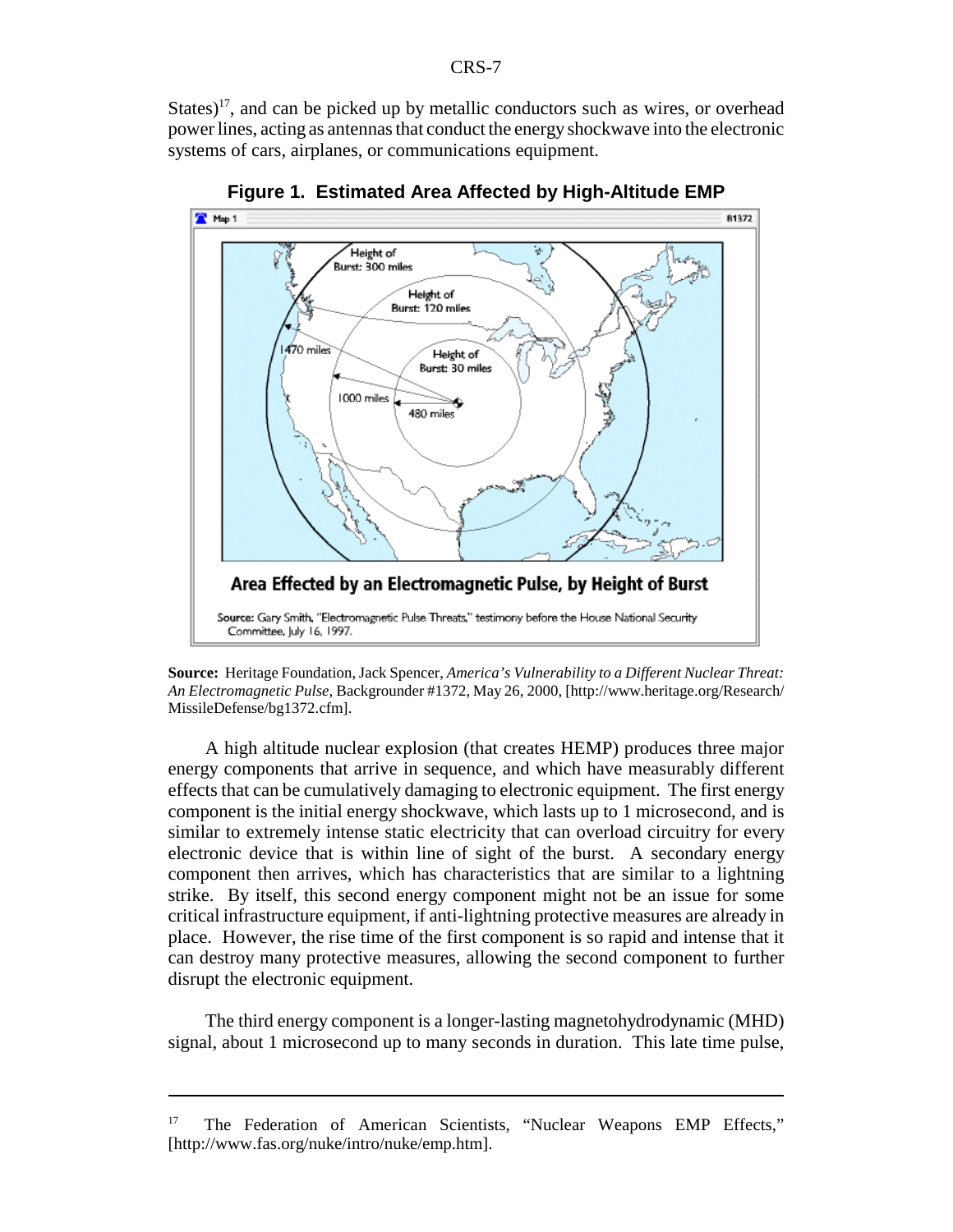or geomagnetic signal, causes an effect that is damaging primarily to long-lines electronic equipment.

There are two components to this third late time energy pulse, which experts call "blast" and "heave." The "blast" results from a distortion of the earth's magnetic field lines by the expanding, fully conductive fireball. The "heave" comes from the heating and ionization of a patch of atmosphere directly below the bomb that rises and, being conductive, also distorts the earth's magnetic field. Both of these are considered MHD signals and are termed "slow" because they depend on the dynamics of cloud or fireball expansion.

As the fireball expands, a localized magnetic effect builds up on the ground throughout the length of long transmission lines and then quickly collapses, producing the MHD "late-time" power surge, which can overload equipment connected to the power grid and telecommunications infrastructure. This late-time effect can add to the initial HEMP effect, and systems connected to long-lines power and communications systems may be further disrupted by the combined effects. Smaller isolated systems do not collect so much of this third energy component, and are usually disrupted only by the first energy component of HEMP.<sup>18</sup>

It is also important to note that this third, late-time pulse depends on the total energy of the nuclear detonation and therefore is usually associated only with larger yield nuclear weapons. However, the first energy pulse is a saturation-limited effect and is produced by all nuclear weapons, both small and large yield.

# **Description of High-Power Microwaves**

Microwaves are characterized by electromagnetic energy with wavelengths as small as centimeters or millimeters, and can be used at moderate power levels for radio frequency communications or for radar.<sup>19</sup> High-power microwaves can be created as an instantaneous electromagnetic pulse, for example, when a powerful chemical detonation is transformed through a special coil device, called a flux compression generator, into an intense electromagnetic field.<sup>20</sup> Other methods can also be used to create a reusable HPM weapon, such as combining reactive chemicals or using powerful batteries and capacitors to create EMP. HPM energy can be

<sup>&</sup>lt;sup>18</sup> The Federation of American Scientists, "Nuclear Weapons EMP Effects," [http://www.fas.org/nuke/intro/nuke/emp.htm], and Report of the Commission to Assess the Threat to the United States from Electromagnetic Pulse (EMP) Attack, Vol.1: Executive Report 2004, p.5.

<sup>&</sup>lt;sup>19</sup> For example, microwaves with wavelengths about 5.7 cm long (C-band), or 20 cm long (L-band), or 3 cm long (X-band) are often used for radar or communications.

 $20$  A Flux Compression Generator consists of explosives packed inside a cylinder, all of which is contained within a cylindrical copper coil structure. The explosive is detonated from rear to front, causing the tube to flare in a wave that touches the copper coil, which produces a moving short circuit. This compresses the magnetic field and creates an electromagnetic pulse that is emitted from the front end, which is then directed by a special focusing antenna. [http://www.physics.northwestern.edu/classes/2001Fall/Phyx135- 2/19/emp.htm].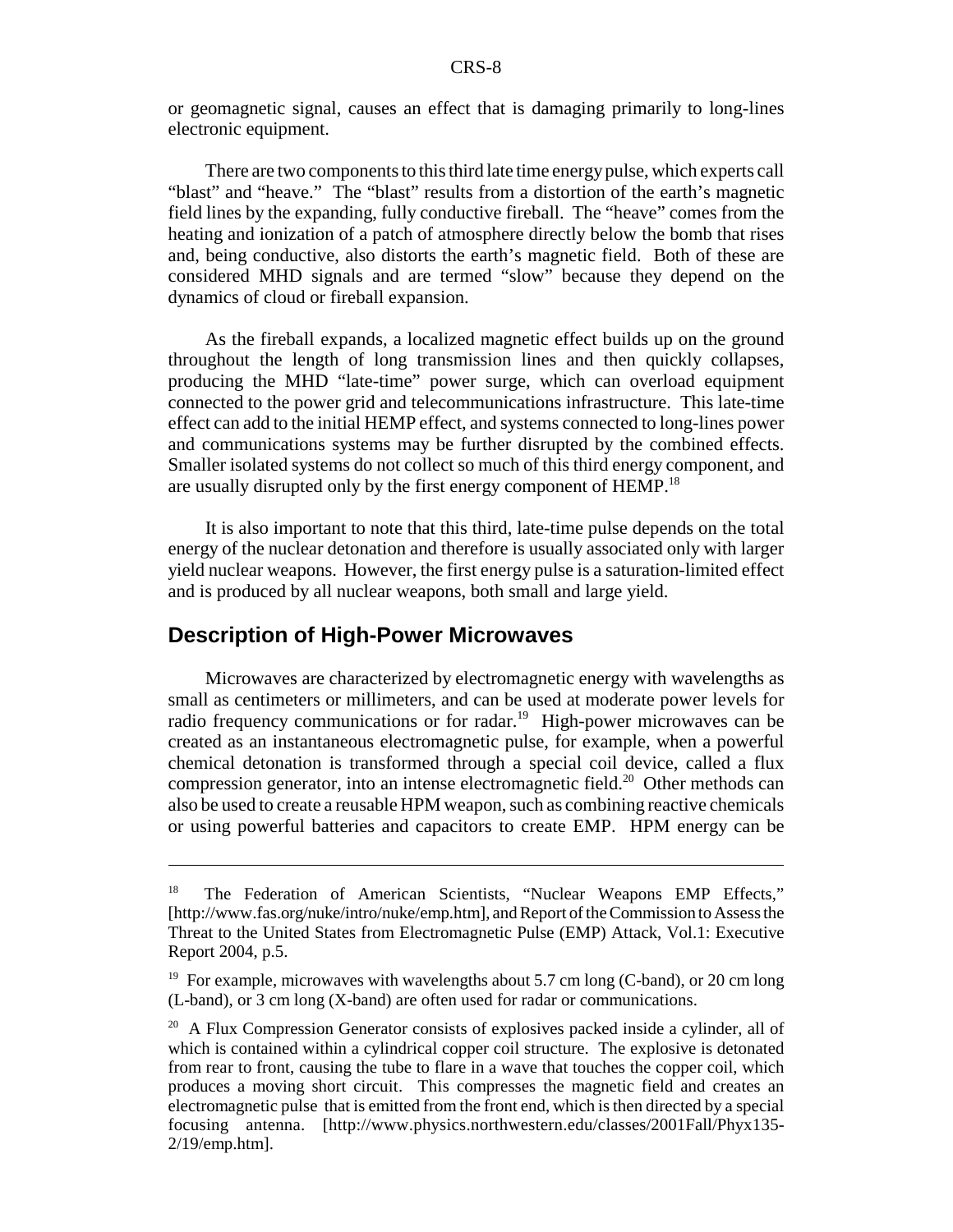focused using a specially-shaped antenna, or emitter, to produce effects similar to HEMP within a confined area, or over a limited distance. Unlike HEMP, however, HPM radiation uses shorter wave forms at higher-frequencies which make it highly effective against electronic equipment and more difficult to harden against. A mechanically simple, suitcase-sized device, using a chemical explosive and special focusing antenna, might theoretically produce a one-time, instantaneous HPM shockwave that could disrupt many computers within a 1-mile range.<sup>21</sup> Also, HPM energy at higher power levels (megawatts), and powered for a longer time interval, reportedly could cause physical harm to persons near the source emitter, or possibly in the path of a narrowly focused energy beam. $^{22}$ 

#### **Disruptive Effects of EMP**

Studies related to the effects of electromagnetic energy used as weapons have been published infrequently, or remain classified.<sup>23</sup> Nevertheless, it is known that a powerful HEMP field as it radiates outward can interfere with radio frequency links and instantly produce damaging voltage and currents in electronic devices thousands of miles from the nuclear explosion. Effectiveness is increased if the electronic devices are connected to any other metal that could also act as an antenna. Because infrastructure computer systems are interconnected, a widespread HEMP effect could lead to possible long-term disruption of the power grid, fuel distribution, transportation systems, food and water supplies, and communications and equipment for hospitals and first responders, as well as military communications systems which utilize the civilian infrastructure.

An HPM weapon has a shorter possible range than HEMP, but it can induce currents large enough to melt circuitry, or it can cause equipment to gradually fail over a period of minutes, days, or even weeks. In 2001, a U.S. Comanche helicopter, flying in New York while performing a radar test involving HPM weapons, generated a low-level energy pulse that reportedly disrupted for two weeks the global positioning systems (GPS) being used to land commercial aircraft at a nearby airport in Albany, New York.<sup>24</sup>

A HEMP attack directed against the Unites States continent might involve a one-megaton nuclear warhead, or a smaller one, using a burst several hundred miles

<sup>&</sup>lt;sup>21</sup> Dr. Robert C. Harney, Naval Postgraduate School, April 12, 2004, personal communication.

<sup>22</sup> Victorino Matus, "Dropping the E-bomb," *The Weekly Standard*, February 2, 2003, [http://theweeklystandard.com/Utilities/printer\_preview.asp?idArticle=2209&R=9F0C22 5C3].

<sup>23</sup> William Graham, *Electromagnetic Pulse Threats to U.S. Military and Civilian Infrastructure*, hearing before the Military Research and Development Subcommittee, House Armed Services Committee, October 7, 1999; and Carlo Kopp, "The Electromagnetic Bomb — A Weapon of Electrical Mass Destruction," *Air and Space Powe*r, 1993, at [http://www.airpower.maxwell.af.mil/airchronicles/kopp/apjemp.html].

<sup>24</sup> Kenneth R. Timmerman, "U.S. Threatened with EMP Attack," *Insight on the News*, May 28, 2001, [http://www.insightmag.com/news/2001/05/28/InvestigativeReport/U.Threatened .With.Emp.Attack-210973.shtml].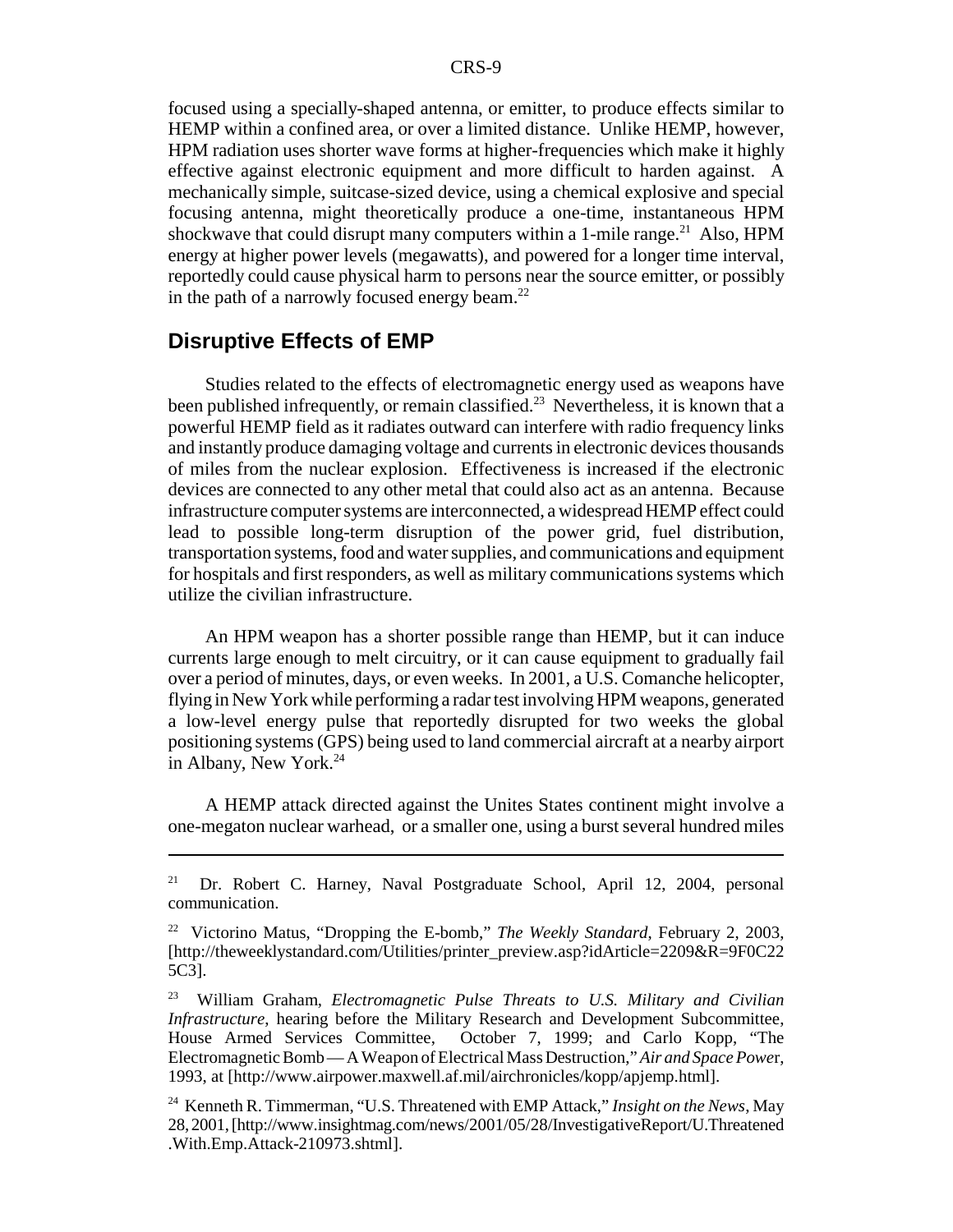above the mid-western states to affect computers on both coasts.<sup>25</sup> However, creating a HEMP effect over an area 250 miles in diameter, an example size for a battlefield, might only require a rocket with a modest altitude and payload capability that could loft a relatively small nuclear device. If a medium or higher range missile with a nuclear payload were launched from the deck of a freighter at sea, the resulting HEMP could reportedly disable computers over a wide area of the coastal United States.

The disruptive effects of both HEMP and HPM reportedly diminish with distance, and electronic equipment that is turned off is only less likely to be damaged.<sup>26</sup> To produce maximum coverage for the HEMP effect, a nuclear device must explode very high in the atmosphere, too far away from the earth's surface to cause injury or damage directly from heat or blast. Also, HEMP produced by the nuclear explosion is instantaneous — too brief to start current flowing within a human body — so there is no effect on people. However, microwave energy weapons (HPM) are smaller-scale, are delivered at a closer range to the intended target, and can sometimes be emitted for a long duration. These characteristics of HPM can sometimes cause a painful burning sensation or other injury to a person directly in the path of the focused power beam, or can even be fatal if a person is too close to the microwave emitter. $27$ 

Both HEMP and HPM can permanently immobilize vehicles with modern electronic ignition and control systems. However, older electrical components, such as vacuum tubes and induction coils for spark ignition, are generally built more massively, and are more tolerant of EMP. As modern electronics shrink in size, circuitry is becoming increasingly tiny and more vulnerable to electromagnetic interference. Therefore, countries with infrastructure that relies on older technology may be less vulnerable to the disabling effects of HEMP or HPM than countries that rely on a higher level of technology.28

#### **Recovery After Attack**

The simultaneous loss of communications and power that would likely result from an EMP attack would also complicate the restoration of systems. Without

<sup>&</sup>lt;sup>25</sup> [http://www.physics.northwestern.edu/classes/2001Fall/Phyx135-2/19/emp.htm].

 $26$  Experts may disagree on whether the damaging effects of HPM actually diminish following the familiar inverse-square-of-the-distance rule. Michael Abrams, "The Dawn of the E-Bomb," *IEEE Spectrum*, November 2003, [http://www.spectrum.ieee.org/WEBONLY/ publicfeature/nov03/1103ebom.html]. Some experts state that the severity of HEMP effect depends largely on the bomb design, so a specially-designed low yield bomb may pose a larger HEMP threat than a high yield bomb. Lowell Wood, statement before the House Research and Development Subcommittee, hearing on *EMP Threats to the U.S. Military and Civilian Infrastructure*, October 7, 1999.

<sup>27</sup> Victorino Matus, "Dropping the E-bomb," *The Weekly Standard*, February 2, 2003, [http://theweeklystandard.com/Utilities/printer\_preview.asp?idArticle=2209&R=9F0C22 5C3].

<sup>&</sup>lt;sup>28</sup> Lowell Wood, statement before the House Research and Development Subcommittee, hearing on.*EMP Threats to the U.S. Military and Civilian Infrastructure*, October 7, 1999.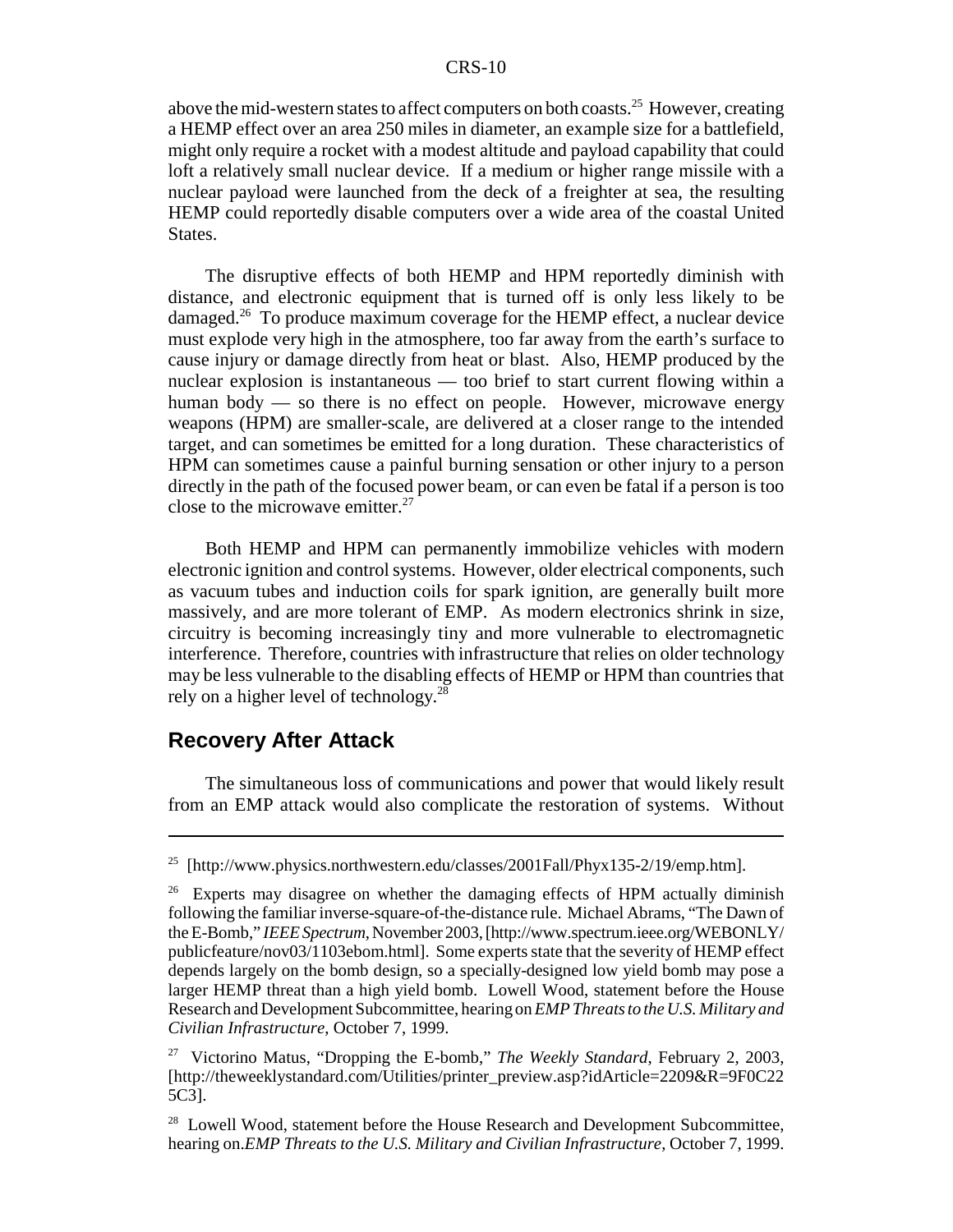communications, it would be difficult to ascertain the nature and location of damage, or to order personnel out to make repairs. The estimated recovery times for various elements of the electrical system are provided in a list that appears on pages 50-51 of the 2008 Commission report.

The report states that the continuing business need to improve and expand the electric power system provides an opportunity to improve both the security and reliability of the entire system in an economically acceptable manner.<sup>29</sup> The Commission reported that the seriousness of loss of the electric power grid could be reduced through focused coordination between industry and government. The Commission recommended that the federal government, according to standards it determines, should validate proposed enhancements to protect systems against damage from EMP attack, and fund those security related elements.

# **Economic Damage Estimates after Attack on Washington, D.C., Region**

In September 2007, the Sage Policy Group of Baltimore and Instant Access Networks (IAN) published a study of the potential economic impact of a HEMP attack on the Baltimore-Washington-Richmond area. The study focuses on the economic effects of EMP experienced by a region after a high-altitude EMP pulse generated by a nuclear device detonated between 30-80 miles above ground impacting an area at least 500 miles in radius. In these instances of high-altitude EMP, no one would feel the heat or blast but merely experience the effects of the disruption or damage to the electronic and power infrastructure. The Baltimore-Washington-Richmond area likely comprises only one-tenth of the economic loss that would occur for the total geographic area affected by a regional EMP event.

The report was presents a range of low, medium, and high estimates of economic damage, all within bounds accepted by a broad range of EMP experts. The methodology relied on assumptions about disruption and damage to the regional electrical power system, communications systems, system control and data acquisition (SCADA) devices, and other critical infrastructure that might occur as a result of an EMP, and on the time required to repair that damage and fully restore economic activity. These assumptions were used in combination to estimate the ultimate effects of an EMP on the region's economy. The cumulative effect of an EMP on critical infrastructure was assumed to be largely determined by effects on the electrical grid and communications systems. Cumulative damage was then determined by multiplying the remaining capacity of the electrical grid by the remaining capacity of communication systems under three scenarios. For example, under the high case, an EMP damages 50% of the capacity of the electric grid and 50% of the capacity of communication systems. The analysis assumed that the economy was then able to operate at only 25% of capacity (i.e., 50% multiplied by 50%).

 $29$  Report of the Commission to Assess the Threat to the United States from Electromagnetic Pulse (EMP) Attack; Critical National Infrastructures, Apr 2008, p.52.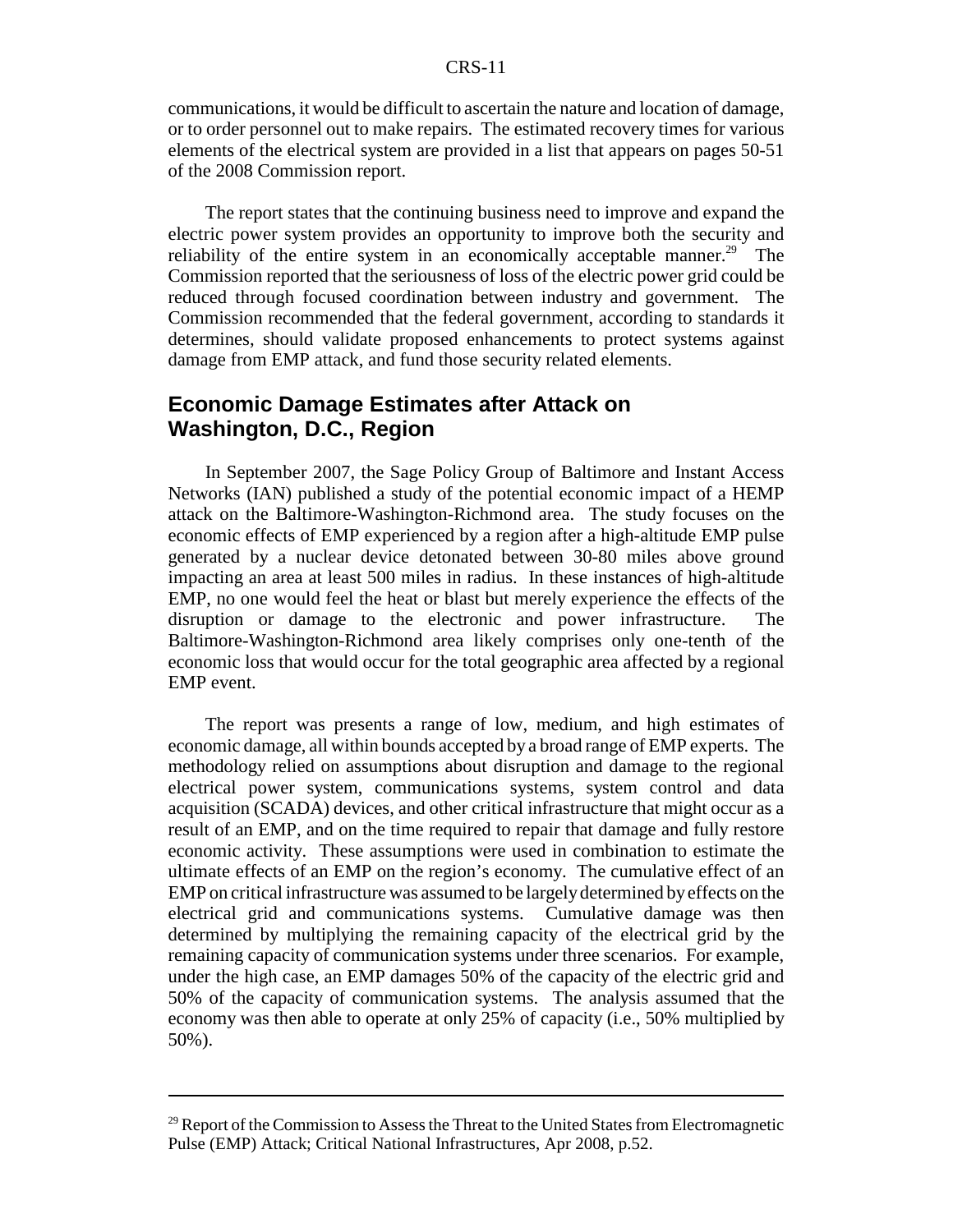The study concluded that an EMP attack affecting the Baltimore-Washington-Richmond region could result in economic output loss potentially exceeding \$770 billion, or 7% of the nation's annual gross domestic product. Even under the most favorable assumptions, including both shielded and unshielded critical infrastructure, an EMP might still result in damage that would require one month of recovery and economic loss of \$9 billion and \$34 billion respectively.

| Table 1. Estimates of Damage and Recovery Times After HEMP |
|------------------------------------------------------------|
| Attack on Washington, D.C., Regional Area                  |

|                        | <b>Percentage of Capacity Damaged</b> |                 |                  | <b>Midpoint of Replacement Times</b><br>(months) |                 |                  |  |  |  |
|------------------------|---------------------------------------|-----------------|------------------|--------------------------------------------------|-----------------|------------------|--|--|--|
| <b>Infrastructure</b>  | <b>Low Case</b>                       | <b>Mid Case</b> | <b>High Case</b> | <b>Low Case</b>                                  | <b>Mid Case</b> | <b>High Case</b> |  |  |  |
| Electric grid          |                                       |                 |                  |                                                  |                 |                  |  |  |  |
| <b>Transformers</b>    | 10%                                   | 40%             | 70%              | 2.5                                              | 13.5            | 33.0             |  |  |  |
| Other                  | 30%                                   | 40%             | 50%              | 1.5                                              | 5.0             | 10.0             |  |  |  |
| Communications systems |                                       |                 |                  |                                                  |                 |                  |  |  |  |
| Large                  | 10%                                   | 20%             | 50%              | 4.0                                              | 18.0            | 27.0             |  |  |  |
| Small                  | 5%                                    | 20%             | 50%              | 2.0                                              | 12.0            | 17.0             |  |  |  |
| <b>SCADA</b>           |                                       |                 |                  |                                                  |                 |                  |  |  |  |
| All types              | 5%                                    | 20%             | 50%              | 1.5                                              | 5.0             | 10.0             |  |  |  |
| Electronics            |                                       |                 |                  |                                                  |                 |                  |  |  |  |
| Large                  | 20%                                   | 45%             | 70%              | 4.0                                              | 12.0            | 17.0             |  |  |  |
| Small                  | 1%                                    | 2%              | 3%               | 1.5                                              | 5.0             | 10.0             |  |  |  |

**Source:** Instant Access Networks and Sage Policy Group, "Initial Economic Assessment of Electromagnetic Pulse (EMP) Impact upon the Baltimore-Washington-Richmond Region," September 10, 2007, Exhibit 2, p. 5, at [http://www.pti.org/docs-safety/EMPecon\_9-07.pdf].

In the worst case, according to the study, not only is the damage from EMP widespread, but the duration of disrepair lasts for years. In such cases, there are numerous complicating factors that could slow the recovery process. The quantity of replacement equipment needed to restore the economy may quickly exhaust readily available supplies and, in extreme cases, existing manufacturing capacity. In such cases, the availability of skilled labor to replace and restore key infrastructure elements may also be in extraordinarily short supply. High-altitude EMP would also affect much larger parts of the region than the immediate Baltimore-Washington-Richmond area, further complicating recovery efforts. It is unlikely that restoration would occur in an orderly, linear fashion. More likely, restoration efforts would start slowly and gather speed as basic infrastructure is gradually brought on line.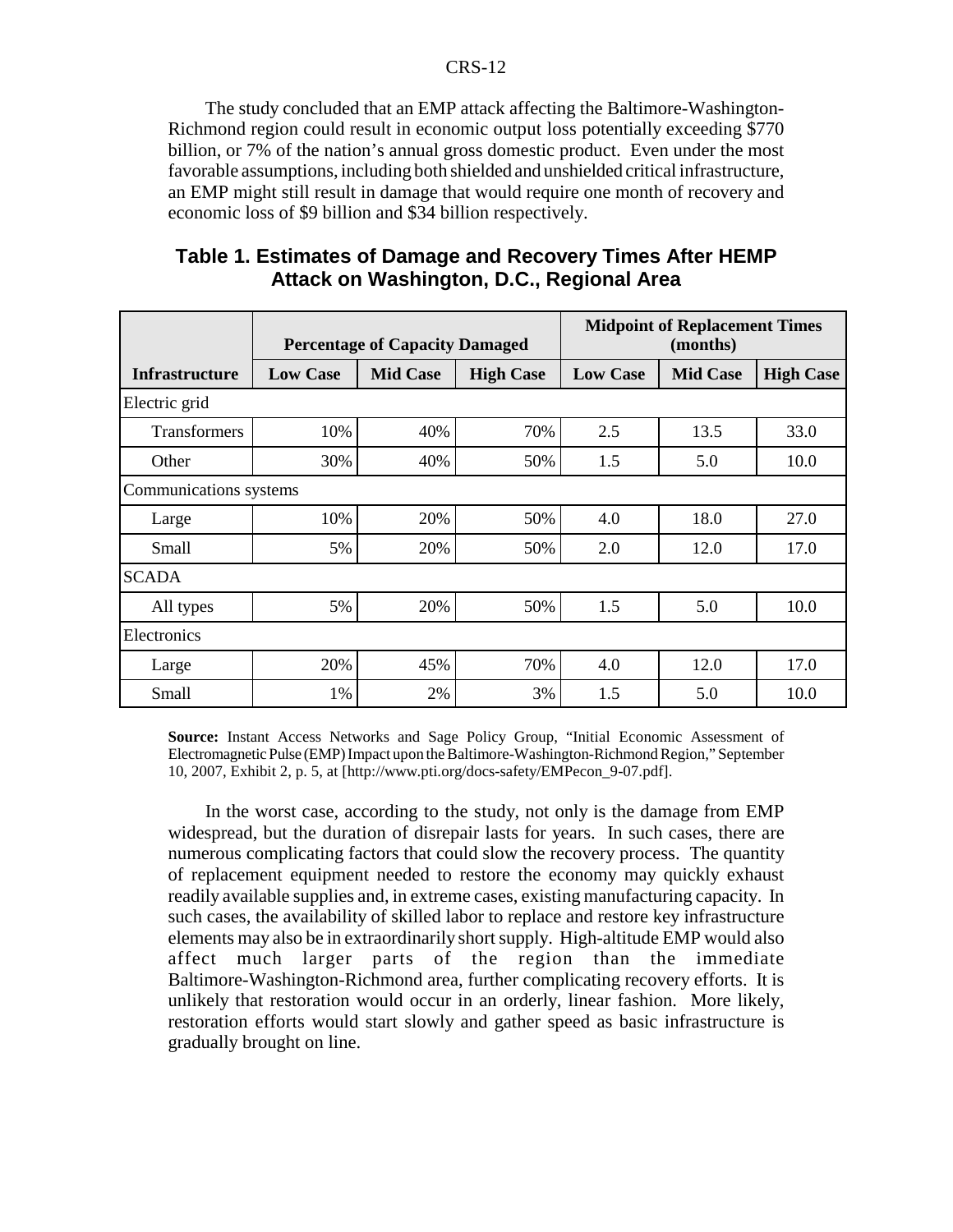# **Portable Data Centers and Hardening Against EMP**

Electronic equipment may be made more resistant to EMP by surrounding it with protective metallic shielding, which routes damaging electromagnetic surges away from highly sensitive electrical components. This method, commonly known as Faraday cage protection, is often used to protect electronic equipment from a lightning strike. However, these devices must be constructed carefully. Any wires running into the protected area could act as antennae and conduct the electromagnetic shockwave into the equipment. These points of entry into a shielded area must be protected from EMP by using specially designed surge protectors, special wire termination procedures, screened isolated transformers, spark gaps, or other types of specially designed electrical filters.<sup>30</sup> Additionally, an EMP surge from a very powerful nuclear blast, possibly involving a 200 Kilovolts/meter electric field, could pass through some protective shielding.<sup>31</sup>

Microsoft, Sun Microsystems, and other vendors have recently marketed a new product commonly called a "Portable Data Center" (PDC) where computer equipment is placed on racks that are pre-grouped inside a modular room, which can be moved and connected to other portable computer room modules, as needed.<sup>32</sup> For example, a portable module can hold as many as 1,200 servers along with power supply and a cooling system. All this computer equipment fits into a box that can be placed inside a 40-foot standard freight shipping container, which can also be mounted on a truck for portability.<sup>33</sup> This new method for housing computers is intended to reduce the cost for computer facility installation.

However, additional features may also transform a PDC into an effective method for making U.S. computer equipment less vulnerable to EMP attack. For

<sup>&</sup>lt;sup>30</sup> Electrical systems connected to any wire or line that can act as an antenna may be disrupted. [http://www.physics.northwestern.edu/classes/2001Fall/Phyx135-2/19/emp.htm]. Army Training Manual 5-692-2, April 15, 2001, "Maintenance of Mechanical and Electrical Equipment at Command, Control, Communications, Computers, Intelligence, Surveillance, and Reconnaissance (C4ISR) Facilities, *HEMP Protection Systems*, Chapter 27, [http://www.usace.army.mil/publications/armytm/tm5-692-2/chap27VOL-2.pdf].

<sup>&</sup>lt;sup>31</sup> Recent Russian military writings claim that they have a Super-EMP weapon that can generate more than 200 KVs per meter, which is 4 times greater than the level of EMP hardening tested by the United States. Kilovolts per meter is the standard measure for describing the strength of an EMP field. In layman's terms, the statement that a Russian Super-EMP weapon could generate 200 kilovolts per meter means that a conductive object exposed to the EMP field will experience a surge of 200,000 volts for every meter of its length. So if the object is 2 meters long, it gets 400,000 volts. If 3 meters long, it gets 600,000 volts, and so on. Testimony from the EMP Commission before the House Armed Services Committee, Jul 10, 2008.

<sup>&</sup>lt;sup>32</sup> Rich Miller, Microsoft Mulling Portable Data Centers, [http://www.datacenterknowledge.com/archives/2007/Apr/05/microsoft\_mulling\_portabl e\_data\_centers.html].

<sup>33</sup> Stephen Shankland, Rackable's portable data center goes on sale, CnetNews.com, Mar 26, 2007, [http://news.cnet.com/Rackables-portable-data-center-goes-on-sale/ 2100-1010\_3-6170495.html].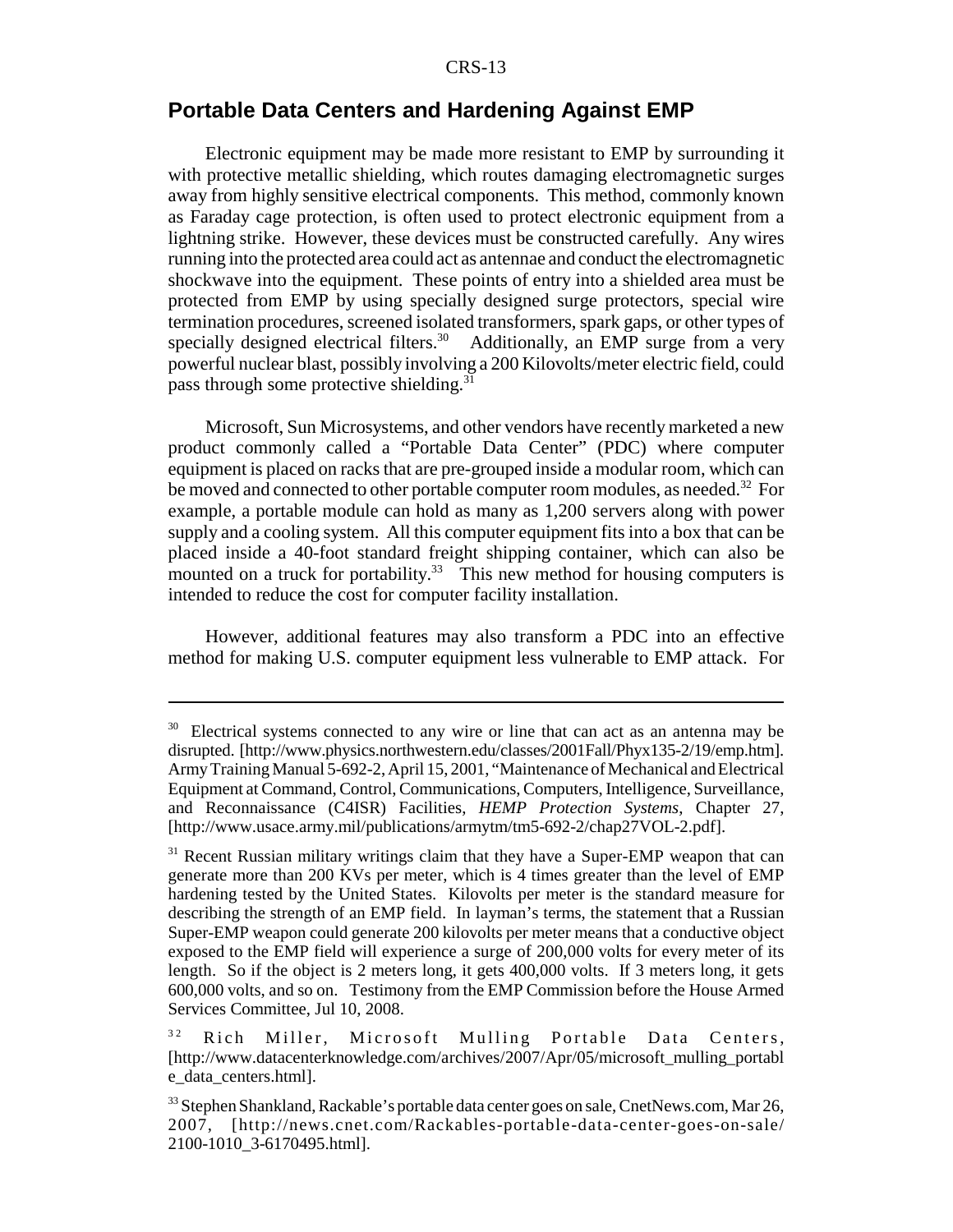example, Instant Access Networks (IAN), a specialized technology vendor, now offers a portable modular equipment room that reportedly can meet military specifications for EMP protection.<sup>34</sup> The IAN product uses welded metal enclosures of precise composition and thickness. A recently filed patent application involves a unique construction method to block different EMP frequencies and also reduce weight for easier portability. This type of portable module, built and tested according to strict specifications, could possibly be mass-produced and deployed as an effective way to protect existing and future U.S. computer systems from EMP attack.<sup>35</sup> For example, a single module placed at a remote critical location could possibly operate as an EMP-protected SCADA system, or multiple shielded modules could be connected together at a central headquarters location for a high-capacity protected computing.

DOD has also published Mil-Standard 188-125, which describes methods for protecting against High-Altitude Electromagnetic Pulse for ground-based command and control facilities.<sup>36</sup> However, not all military systems are currently hardened against EMP. In addition, some DOD systems rely on commercial facilities, such as communications satellites and ground-based stations, for support of military operations. Hardening most military systems, and mass-produced commercial equipment including PCs and communications equipment, against HEMP or HPM reportedly would add from 2% to 3% to the total cost, if the hardening is engineered into the original design. To retro-fit existing military electrical equipment with hardening would add about  $3\% - 10\%$  to the total cost.<sup>37</sup>

#### **DOD Vulnerabilities and Research**

In 2004, the EMP Commission held the collective the opinion that DOD had not engaged in any tabletop exercises and simulations that anticipate and EMP attack. In fact, an EMP commissioner observed that over the past 40 years, DOD has tended to "not introduce EMP attack into exercise scenarios or game scenarios because it tends to end the game, and that is not a good sign."38

In April, 2005, the Defense Science Board (DSB) Task Force on Nuclear Weapon Effects (NWE) Test, Evaluation and Simulation published a report for DOD describing current and emerging threat environments. This included a

36 MIL-STD-188-125-1, Apr 2005, [http://www.wbdg.org/ccb/FEDMIL/std188\_125\_1.pdf].

<sup>&</sup>lt;sup>34</sup> Instant Access Networks, LLC, provides a commercial off-the-shelf, portable data center that meets or exceeds military specifications for EMP protection. [http://www.safe9-1-1.com/].

<sup>&</sup>lt;sup>35</sup> Charles Manto, et. al., Pending U.S. Patent number 20070105445, "System and Method for Providing Certifiable Electromagnetic Pulse and RFI Protection Through Mass-Produced Shielded Containers and Rooms", published May 10, 2007.

<sup>&</sup>lt;sup>37</sup> Lowell Wood, statement before the House Research and Development Subcommittee, hearing on *EMP Threats to the U.S. Military and Civilian Infrastructure*, October 7, 1999. Personal communication with EMP Commission members, July 2008.

<sup>&</sup>lt;sup>38</sup> Dr. Lowell Wood, testimony before the House Committee on Armed Services, H.A.S.C No. 108-37, July 22, 2004, p.23.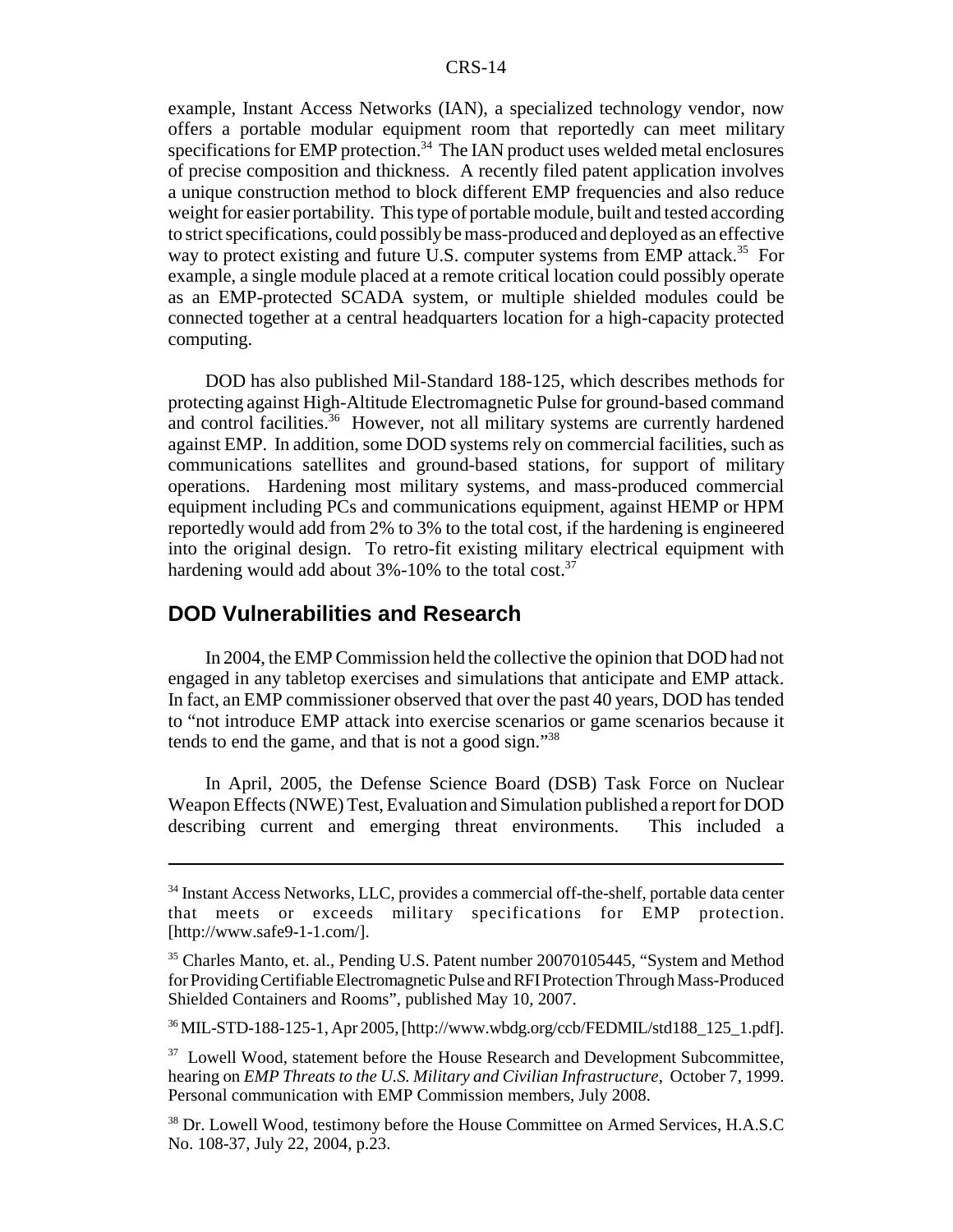comprehensive evaluation of future DOD capabilities for successful operation in nuclear environments. The DSB findings were independent, "but are highly consistent with, the findings and recommendations of the Congressionally mandated Electromagnetic Pulse (EMP) Commission." The DSB findings include the following:

Despite the reduction of the threat of strategic nuclear exchange, it is becoming more, not less, likely that U.S. forces will have to operate in a nuclear environment in regional operations. This is driven by the proliferation of nuclear weapon capabilities and the attractiveness of nuclear weapons as an offset to U.S. conventional superiority and as a counter to U.S. preemptive doctrine.

... factors that should make decision makers concerned about the survivability of critical warfighting elements in a nuclear environment. These include the shift to commercial-off-the-shelf (COTS) based electronics, aging of key systems, the growing reliance on historically "soft" C4ISR2 assets, the general neglect of nuclear hardening as a requirement, and the general neglect of nuclear environments as a factor in gaming and exercises. The bottom line is that commanders and planners cannot be assured that today's weapons platforms, command and control (C2), intelligence, surveillance and reconnaissance (ISR), and associated support systems will be available should a nuclear detonation occur.39

Underground testing of nuclear devices done in 1992 at the Nevada Test Site were designed to research protection techniques to harden military systems against HEMP effects resulting from a nuclear exchange.<sup>40</sup> The Limited Test Ban Treaty of 1963 prohibits nuclear explosions in the atmosphere, in space, and under water. Since then, testing to calibrate the effects of large-scale HEMP on the critical infrastructure has been restricted. The design of new simulators to help measure these effects would call for complex computations to represent the large number of possible interactions between components found in the circuit boards, network connections, wireless systems, hardware modules, and operating environments of modern electronic systems that support the critical infrastructure.

 DOD research on pulsed-power HPM electromagnetic weapons is currently being done at Kirtland Air Force Base, in Albuquerque, New Mexico. Weapons now being developed by the U.S. military for electronic warfare can disrupt the trajectory of missiles while in flight, and can overpower or degrade enemy communications, telemetry, and circuitry. Other HPM weapons being tested by the military are portable and re-usable through battery-power, and many are effective when fired miles away from a target. These weapons can also be focused like a laser beam and tuned to an appropriate frequency in order to penetrate electronics that are heavily shielded against a nuclear attack. The deepest bunkers with the thickest concrete

<sup>&</sup>lt;sup>39</sup> Report of the Defense Science Board Task Force on Nuclear Weapon Effects Test, Evaluation, and Simulation, April 2005, at [http://www.acq.osd.mil/dsb/reports/ 2005-04-NWE\_Report%20\_Final.pdf].

<sup>40</sup> Associated Press, "Experts Cite Electromagnetic Pulse as Terrorist Threat," *Las Vegas Review-Journal*, October 3, 2001.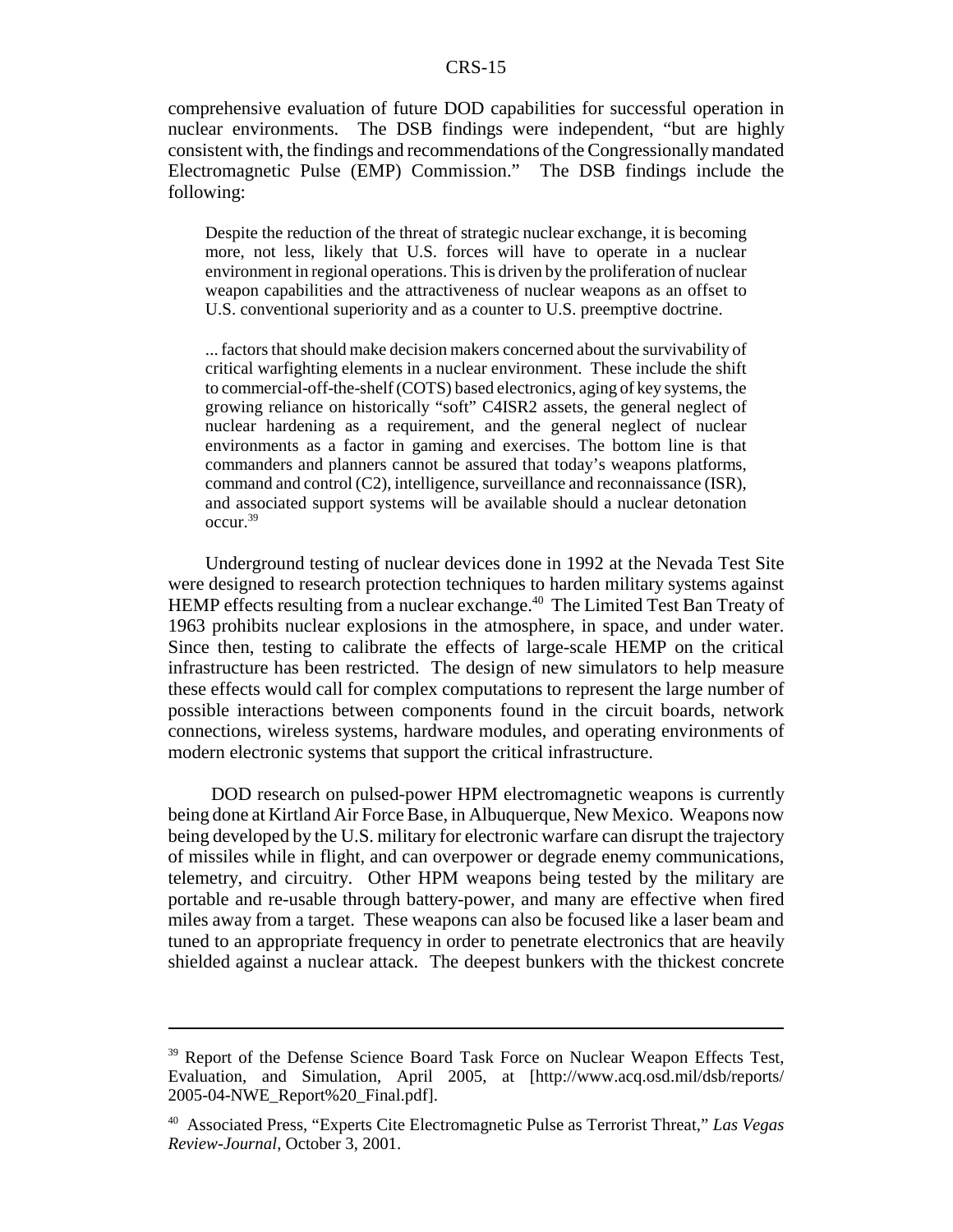walls reportedly are not safe from such a beam if they have even a single unprotected wire reaching the surface. $41$ 

Because instantaneous HPM energy can reflect off the ground and possibly affect piloted aircraft above, much testing currently involves HPM devices on Unmanned Aerial Vehicles (UAVs), and on the Air Force Conventional Air-Launched Cruise Missile system. By 2010, DOD reportedly will field several airlaunched UAVs using disposable and reusable HPM weapons designed to disrupt enemy computers.<sup>42</sup>

# **Ground Wave Emergency Network**

During the Cold War, the US Military designed an innovative communications system to relay emergency messages between strategic military areas in the continental United States, using signals that travel by means of low frequency ground waves — electromagnetic fields that hug the ground — rather than by radiating into the atmosphere. The Ground Wave Emergency Network, or GWEN system, was intended to allow continuous communications despite EMP disruptions. However, the hardware was reportedly transistor based, leaving the system with some level of vulnerability to EMP. In addition, the fixed locations of GWEN sites were known to adversaries, and thus vulnerable to direct attack.<sup>43</sup>

As the Cold War ended, the U.S. military took steps to reduce its nuclear arsenal and associated infrastructure.<sup>44</sup> After 1998, the USAF decommissioned GWEN assets and replaced the entire system with the Single Channel Anti-Jam Man-Portable (SCAMP) Terminal. SCAMP uses extremely high frequency (EHF) technology, is resistant to EMP, and offers more flexibility than GWEN because the equipment is lightweight, transportable, and interoperable with DOD satellite networks.<sup>45</sup>

# **EMP Capabilities of Other Nations**

Reportedly, several potential U.S. adversaries, such as Russia or China, are now capable of launching a crippling HEMP strike against the United States with a

<sup>41</sup> Michael Abrams, The Dawn of the E-Bomb, *IEEE Spectrum Online*, November 2003, [http://www.spectrum.ieee.org/WEBONLY/publicfeature/nov03/1103ebom.html].

 $42$  David Fulghum and Douglas Barrie Farnboruogh, "Directed-Energy Weapon for UAV, cruise and air-to-ground missile payloads nears production," *Aviation Week & Space Technology*, July 26, 2004, p. 34.

<sup>43</sup> Rosalie Bertell, "Background on the HAARP Project," *Global Policy Forum*, November 5, 1996, [http://www.globalpolicy.org/socecon/envronmt/weapons.htm].

<sup>44</sup> Admiral Richard W. Mies, Commander in Chief, United States Strategic Command, statement before the Senate Armed Services Committee Strategic Subcommittee on Command Posture, July 11, 2001, p.11, [http://www.defenselink.mil/dodgc/lrs/ docs/test01-07-11Mies.rtf].

<sup>45</sup> Federation of American Scientists, *AN/PSC-11 Single Channel Anti-Jam Man-Portable (SCAMP)Terminal*, March 2000 [http://www.fas.org/spp/military/program/com/an-psc-11 .htm].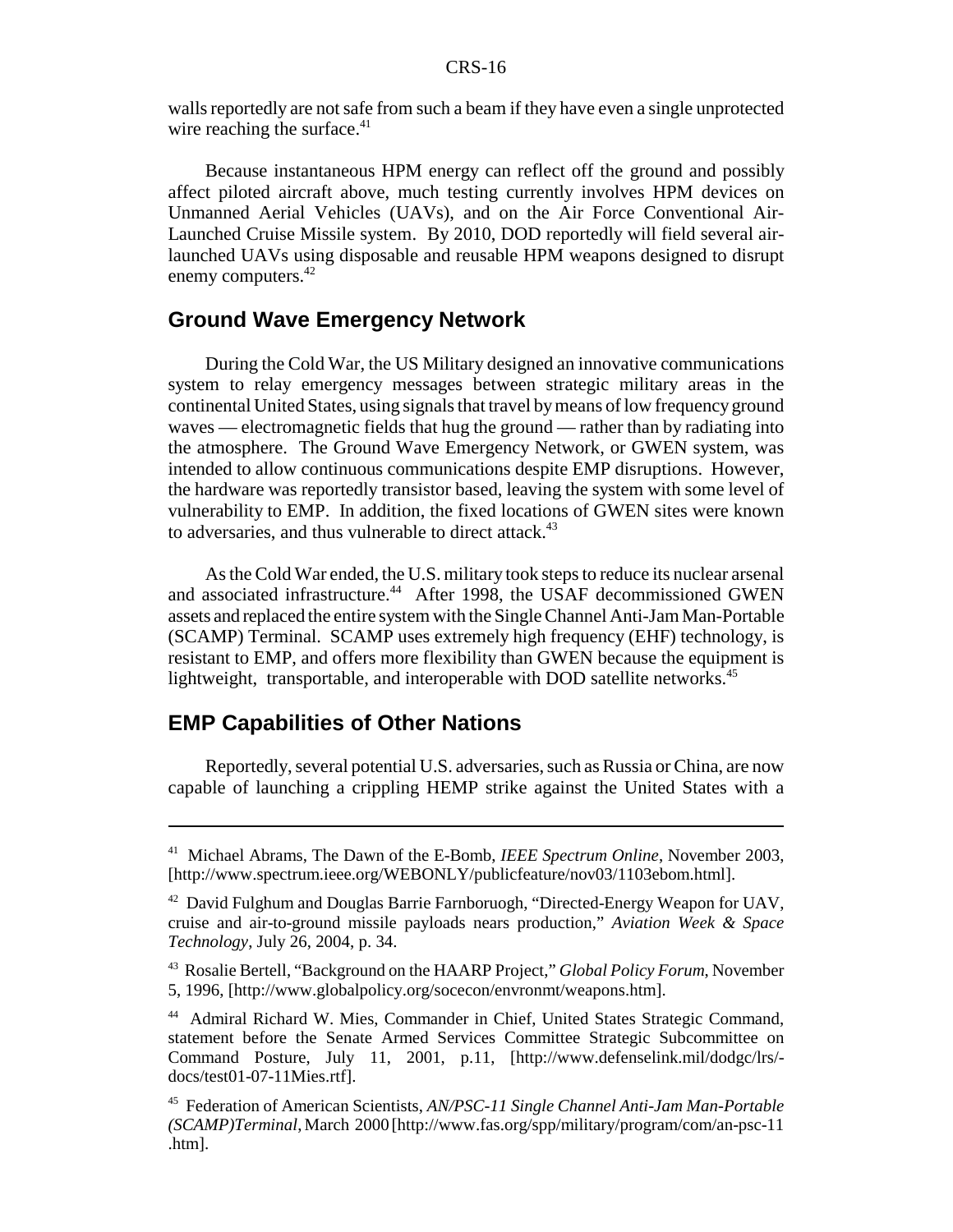nuclear-tipped ballistic missile, and other nations, such as North Korea, could possibly have the capability by 2015.46 Other nations that could possibly develop a capability for HEMP operations over the next few years include United Kingdom, France, India, Israel, and Pakistan.

In 2005, Iran reportedly acquired several medium and intermediate-range ballistic missiles from North Korea, with a range of 2,500 miles. $47$  In 2006, Iran tested several of their Shahab-3 nuclear-warhead-capable ballistic missiles, which were exploded in mid-flight. While these explosions could have been the result of a missile self-destruct mechanism, Iran has officially described the tests in 2006 as fully successful. It was noted by witnesses at a 2005 hearing of the Senate Committee on the Judiciary, Subcommittee on Terrorism, Technology and Homeland Security, that this event could indicate that Iran may be practicing for the execution of an HEMP attack.48 In July 2008, Iran test-launched several more long-range ballistic missiles. However, other observers caution that these and similar actions might simply be a scare tactic used by Iran, but without much substance.<sup>49</sup>

A discussion of asymmetric warfare and anti-satellite weapons, at a June 25, 2008, hearing by the House Armed Services Committee, included the possible example of the United States being targeted for attack by China using EMP.<sup>50</sup> According to a 1999 DOD report, China has been actively pursuing the development of electromagnetic pulse weapons, and has devoted significant resources to development of other electronic warfare systems and laser weapons. The report also noted that China's leaders view offensive counter space weapons and other space-based defense systems as part of inevitable scenarios for future warfare. The report noted that China could have as many as 60 ICBMs capable of striking the

<sup>46</sup> Michael Sirak, "U.S. vulnerable to EMP Attack," *Jane's Defence Weekly*, July 26, 2004, [http://www.janes.com/defence/news/jdw/jdw040726\_1\_n.shtml], and House Armed Services Committee, hearing on *Commission to Assess the Threat to the United States from Electromagnetic Pulse Attack*, July 22, 2004.

<sup>47</sup> Alon Ben-David, *Iran Acquires Ballistic Missiles from DPRK*, Jane's Intelligence and Oversight, December 29, 2005.

<sup>&</sup>lt;sup>48</sup> Senate Committee on the Judiciary, Subcommittee on Terrorism, Technology and Homeland Security, March 8, 2005. Jane's Information Group, *Shahab break-ups suggest possible EMP trial* , May 1, 2005, Jane's Rockets and Missiles. Joseph Farah, *Iran plans to knock out U.S. with 1 nuclear bomb*, April 25, 2005, WorldNewsDaily.com, [http://wnd.com/news/article.asp?ARTICLE\_ID=43956].

<sup>&</sup>lt;sup>49</sup> Officials in Iran have also reported that in March 2006, they successfully tested their "Fajr-3" long-range missile, which they claim has a range of 2000 miles, and which is invisible to radar. However, other intelligence sources reportedly argue that the "Fajr-3" is merely an upgraded artillery shell with a very short range. *"Iran Claims Test of Fajr-3 Missile 'Invisible' to Radar, Interceptors"*, April 3, 2006, MissileThreat.com, [http://www.missilethreat.com/news/200604030826.html].

<sup>&</sup>lt;sup>50</sup> Testimony of James Shinn, Assistant Secretary of Defense, Security Developments in China, hearing before the House Armed Services Committee, June 25, 2008.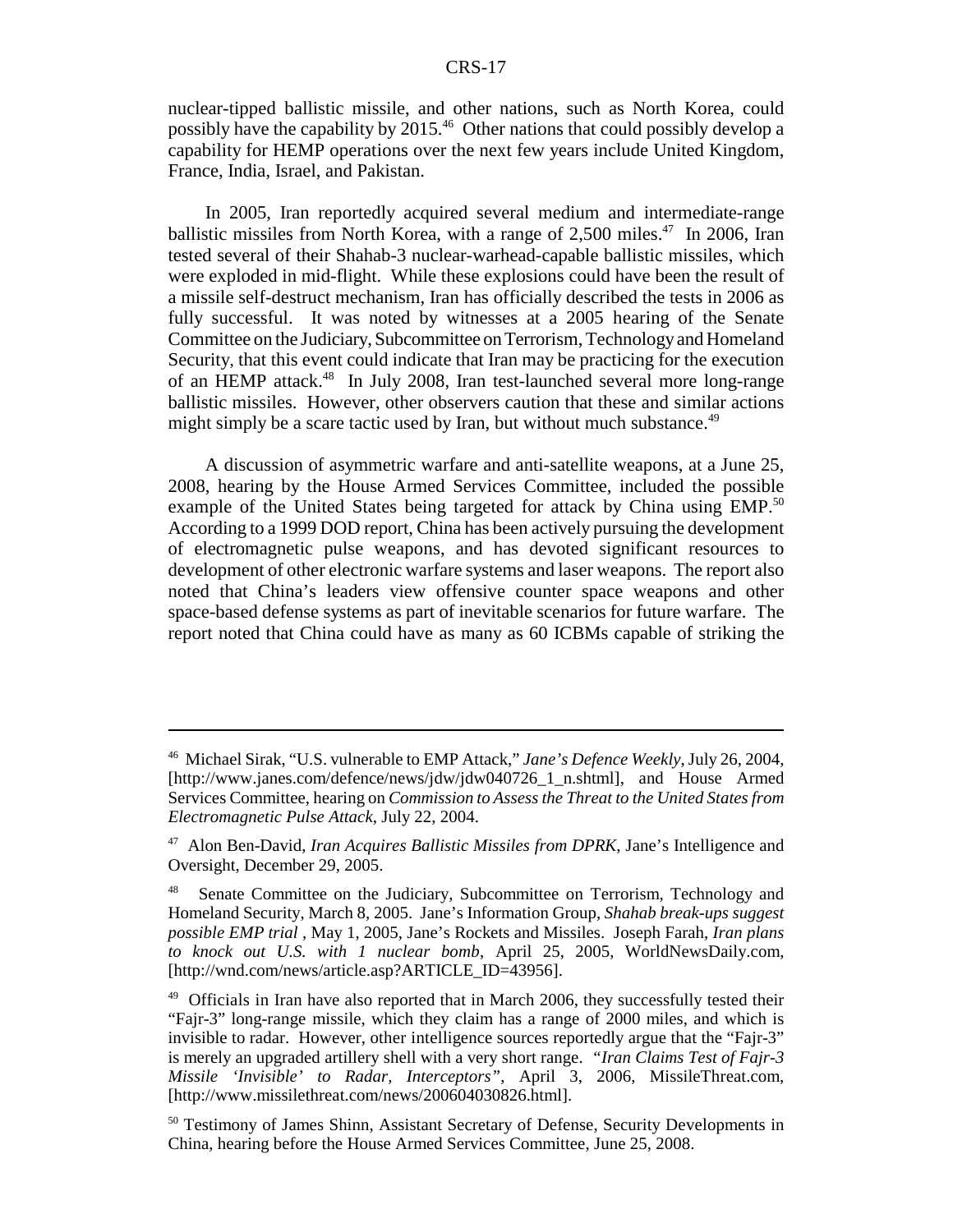United States by 2010. Also, China may replace 20 of its current ICBMs with a longer-range missile by the end of this decade, or sooner.<sup>51</sup>

Vladimir Lukin, the former Soviet Ambassador to the United States, and former Chairman of the International Affairs Committee for the Russian Parliament, reportedly has stated that Russia currently has a capability to create a HEMP effect over the United States.<sup>52</sup> During 1962, the then Soviet Union conducted a series of atmospheric nuclear tests and observed HEMP effects that included surge protector burnouts, power supply breakdowns, and damage to overhead and underground buried cables at distances of 600 kilometers. Since then, Russia has reportedly made extensive preparations to protect their infrastructure against HEMP by hardening both civilian and military electronic equipment, and by providing continuous training for personnel operating these protected systems.<sup>53</sup> Other sources have reportedly stated that Russia may also have some of the leading physicists in the world currently doing research on electronic warfare weapons and electromagnetic pulse effects.<sup>54</sup>

# **Policy Analysis**

## **Preparedness**

What is the United States doing to protect critical infrastructure systems against the threat of electromagnetic pulse? What is the appropriate response from the United States to a nuclear HEMP attack, where there may be widespread damage to electronics, but relatively little, or possibly no loss of life as a direct result? How could the United States determine which nation or group launched a HEMP attack? After experiencing a HEMP effect, the United States may retain its capability to use strategic weapons for nuclear retaliation, but will the U.S. industrial base and critical infrastructure be crippled or incapable of supporting a sustained military campaign? During such time, would the United States be capable of a making an effective

<sup>&</sup>lt;sup>51</sup> FY04 Report to Congress on PRC Military Power, Annual Report on The Military Power of the People's Republic of China, [http://www.defenselink.mil/pubs/d20040528PRC.pdf].

<sup>&</sup>lt;sup>52</sup> The statement was reportedly made on April 30, 1999, to a U.S. Congressional delegation that traveled to Vienna to meet with officials from the Russian Duma to discuss a framework for a peaceful solution of the then crisis in Kosovo. Hearing before the Military Research and Development Subcommittee of the Committee on Armed Services House of Representatives, October 7, 1999, [http://commdocs.house.gov/committees/security/ has280010.000/has280010\_0.HTM ].

<sup>&</sup>lt;sup>53</sup> Lowell Wood, statement before the House Research and Development Subcommittee, hearing on *EMP Threats to the U.S. Military and Civilian Infrastructure*, October 7, 1999.

<sup>54</sup> Barry Crane, a physicist and former F-4 pilot now working at the Institute for Defense Analysis, has visited Russia's top electromagnetic pulse laboratories and design bureaus, and has stated that many Russian electromagnetic pulse specialists may also be now working on contract in China. Kenneth R. Timmerman, May 28, 2001, "U.S. Threatened with EMP Attack," *Insight on the News*, [http://www.insightmag.com/news/2001/05/ 28/InvestigativeReport/U.Threatened.With.Emp.Attack-210973.shtml].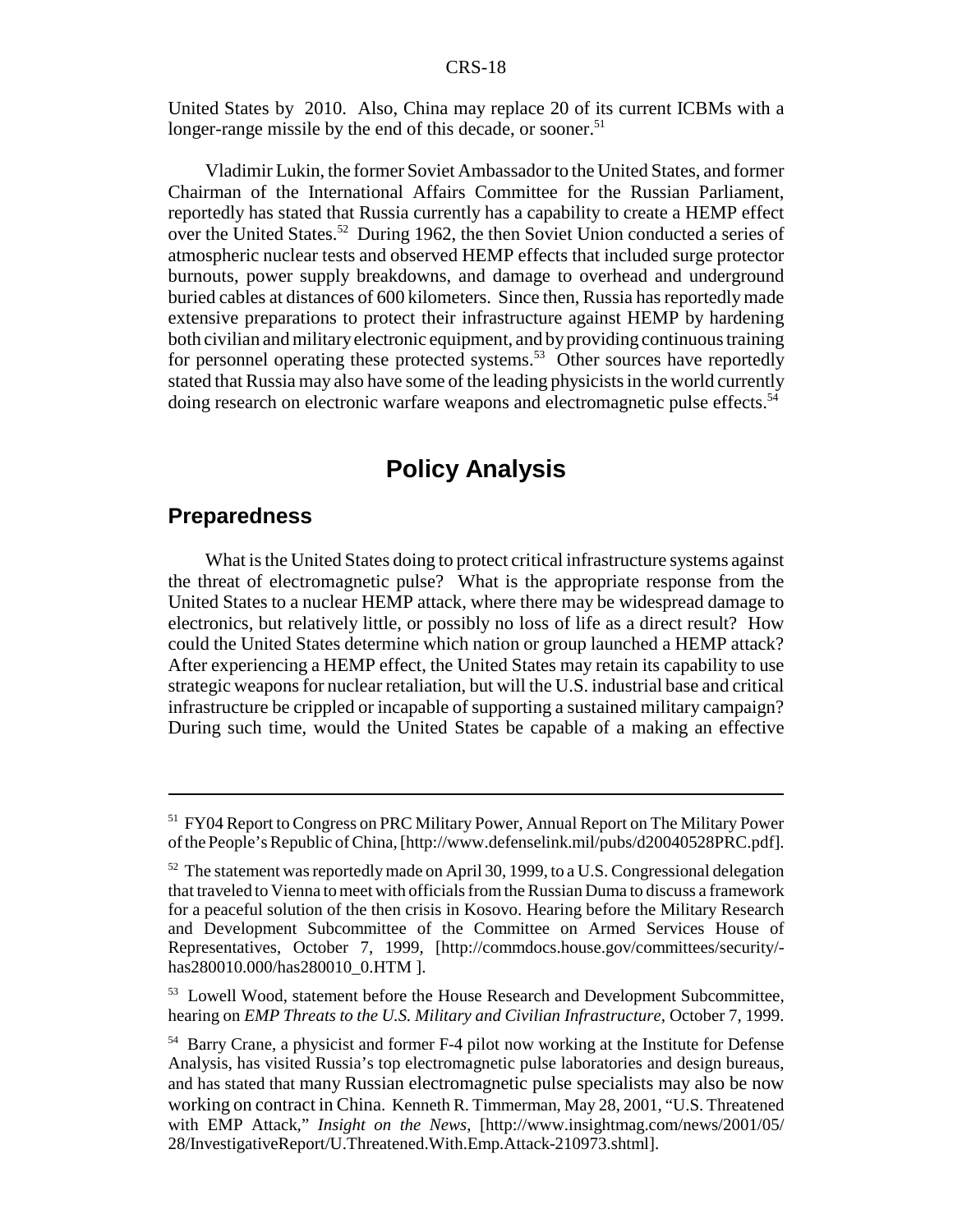response should other nations chose to make military advances in other parts of the world?

A large percentage of U.S. military communications during Operation Iraqi Freedom was reportedly carried over commercial satellites, and much military administrative information is currently routed through equipment that comprises the civilian Internet.55 Many commercial communications satellites, particularly those in low earth orbit, reportedly may degrade or cease to function shortly after a high altitude nuclear explosion.<sup>56</sup> Many commercial satellite control stations on the ground may also degrade after an EMP attack. However, some observers believe that possible HEMP and HPM vulnerabilities of military information systems are outweighed by the benefits gained through access to innovative technology and increased communications flexibility that come from using state-of-the-art electronics and from maintaining connections to the civilian Internet and satellite systems.

The effects of large-scale HEMP have been studied over several years by the Defense Atomic Support Agency, the Defense Nuclear Agency, and the Defense Special Weapons Agency, and are currently being studied by the Defense Threat Reduction Agency (DTRA). However, the application of the results of these studies has been uneven across military weapons and communications systems. Some analysts argue that U.S. strategic military systems (intercontinental ballistic missiles and long-range bombers) may have strong protection against HEMP, while many other U.S. weapons systems used for the battlefield have less protection, and that this is undoubtedly known to our potential adversaries.<sup>57</sup>

Some analysts reportedly state that limited testing has shown modern commercial equipment may be surprisingly resistant to the effects of electromagnetic pulse, and some military systems using commercial equipment have been retrofitted to increase resistance to EMP.<sup>58</sup> However, there is disagreement among observers about whether the procedures used by the U.S. military to test EMP survivability may

<sup>55</sup> Jefferson Morris, "DISA Chief Outlines Wartime Successes," *Federal Computer Week*, June 6, 2003; and "GAO: DOD Needs New Approach to Buying Bandwidth," *Aerospace Daily*, December 12, 2003.

<sup>56</sup> U.S. Congress, House Armed Services Committee, *Hearing on Commission to Assess the Threat to the United States from Electromagnetic Pulse Attack*, July 22, 2004.

<sup>&</sup>lt;sup>57</sup> Because of the very specialized nature, strategic weapons use essentially no commercial equipment. However, DOD increasingly uses commercial equipment in other tactical weapons. Stanley Jakubiak and Lowell Wood, statements before the House Military Research and Development Subcommittee, hearing on *EMP Threats to the U.S. Military and Civilian Infrastructure*, October 7, 1999.

<sup>&</sup>lt;sup>58</sup> Stanley Jakubiak, statement before the House Military Research and Development Subcommittee, Hearing on *EMP Threats to the U.S. Military and Civilian Infrastructure*, October 7, 1999.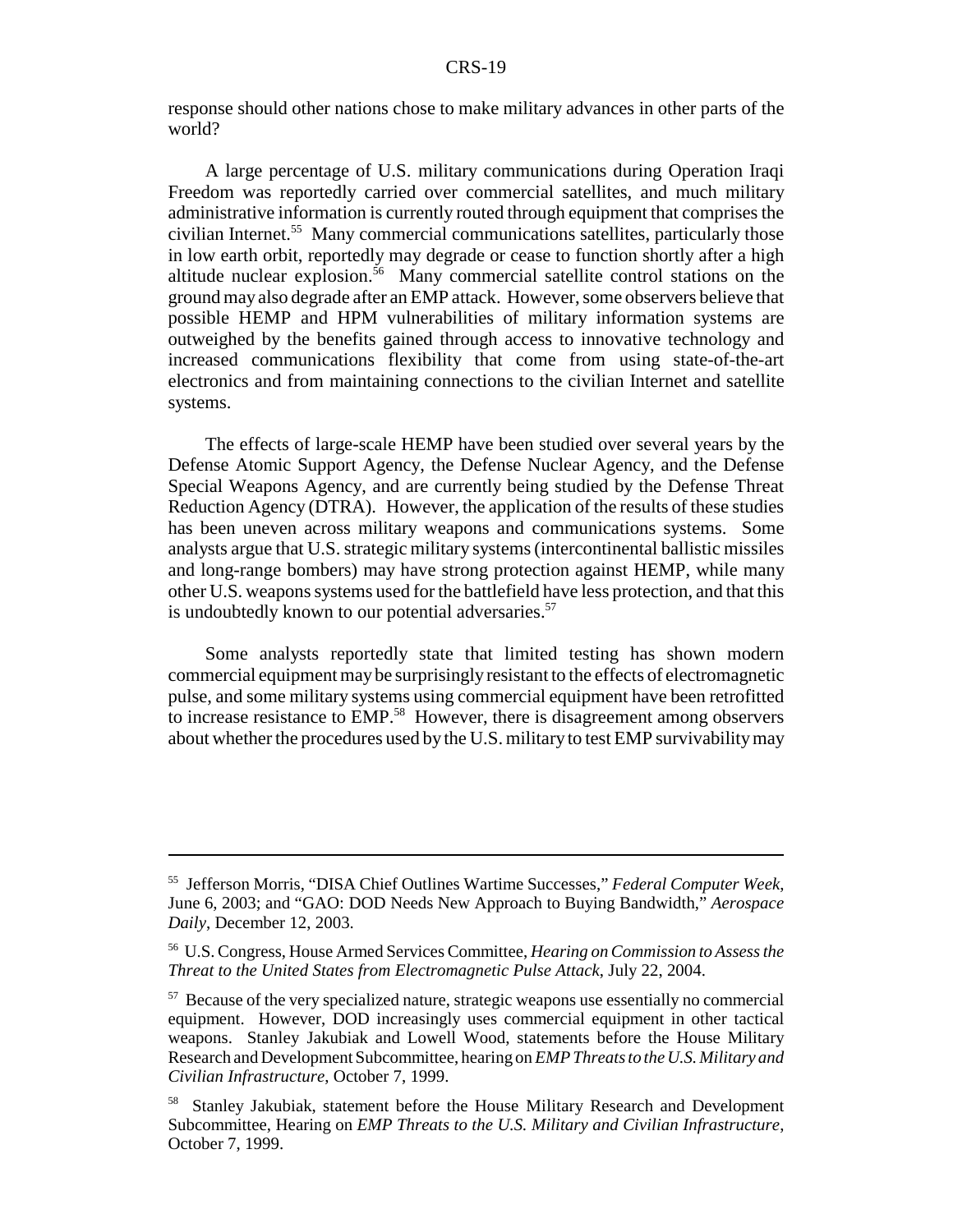have been flawed, leading to erroneous conclusions about the effects of electromagnetic pulse on commercial electronics.<sup>59</sup>

# **Department of Homeland Security**

As part of its risk analysis mission, the Department of Homeland Security (DHS) has developed a set of 15 National Planning Scenarios, which depict a diverse set of high-consequence threat scenarios of both potential terrorist attacks and natural disasters. These 15 scenarios are designed to focus contingency planning for homeland security preparedness work, at all levels of government, and with the private sector. These scenarios form the basis for coordinated federal planning, training, exercises, and grant investments needed to prepare for emergencies of all types.<sup>60</sup> However, EMP Commission members stated at the 2008 HASC hearing that they have been unable to convince DHS to add EMP attack to its list of National Planning Scenarios.<sup>61</sup>

#### **Nuclear Incentive**

A single nuclear device exploded at an appropriate altitude above the continental United States could possibly affect our industrial capacity, economic stability, and military effectiveness. Does knowledge of this vulnerability, combined with the proliferation of nuclear technology, provide a new incentive for potential adversaries to develop or acquire a nuclear weapons capability? Will countries now view the development and acquisition of nuclear weapons, even a small arsenal, as a strategy for cyber warfare?

During the Cold War, a HEMP attack was viewed as the first step of a nuclear exchange involving many warheads, but the threat of mutually assured destruction provided a lasting deterrent. Today, the proliferation of nuclear technology makes the threat of HEMP attack more difficult to assess. Would the leader of a rogue state be motivated to use a small nuclear arsenal to launch a crippling HEMP strike against the United States, with no resulting fatalities, if it believed the U.S. likely would not retaliate with a nuclear salvo, destroying thousands, or millions of innocent people? Would a HEMP strike over a disputed area during a regional conflict be seen as a way to defeat the communications links and network centric capability of the U.S.

Lowell Wood, statement before the House Military Research and Development Subcommittee, hearing on *EMP Threats to the U.S. Military and Civilian Infrastructure*, October 7, 1999; and Jack Spencer, "America's Vulnerability to a Different Nuclear Threat: An Electromagnetic Pulse," *The Heritage Foundation Backgrounder*, No.1372, May 26, 2000, p.6.; and Carlo Kopp, "The Electromagnetic Bomb — A Weapon of Electrical Mass Destruction," *Air and Space Power* 1993, [http://www.airpower.maxwell.af.mil/ airchronicles/kopp/apjemp.html].

<sup>60</sup> Department of Homeland Security, National Preparedness Guidelines, September 2007, Fig. B-1, p.31, [http://www.dhs.gov/xlibrary/assets/National\_Preparedness\_Guidelines.pdf].

 $<sup>61</sup>$ , William Graham, testimony before the House Armed Services Committee, Jul 10, 2008.</sup>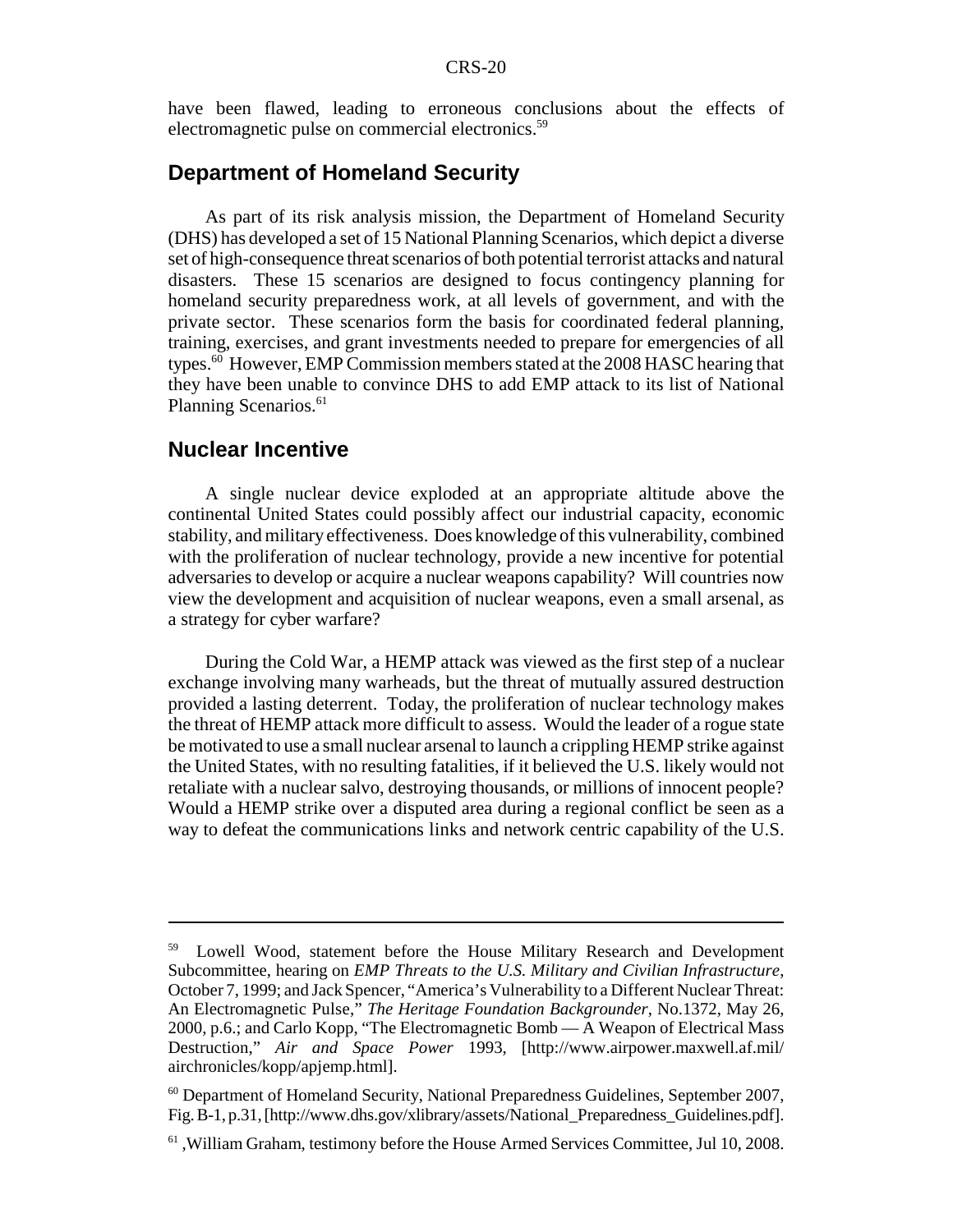military, and gain battlefield advantage from an existing supply of smaller nuclear warheads?<sup>62</sup>

# **Terrorists**

A smaller-scale HPM weapon requires a relatively simple design, and can be built using electrical materials and chemical explosives that are easy to obtain. It is estimated that a limited-range suitcase-sized HPM weapon could be constructed for much less than \$2,000, and is within the capability of almost any nation, and perhaps many terrorist organizations.<sup>63</sup> In 2001, DOD recruited a scientist to create two small HPM weapons for testing using only commercially available electrical components, such as ordinary spark plugs and coils. One device was developed that could be broken down into two parcels so it could be shipped by regular mail, for example, from one terrorist to another. The second HPM device was constructed to fit inside a small vehicle.<sup>64</sup> Currently, HPM devices, including suitcase-sized devices powerful enough to jam or destroy electronic facilities, are reportedly also available through catalog sales from commercial vendors.<sup>65</sup>

It is difficult to assess the threat of a terrorist organization possibly using a smaller-scale HPM weapon against the United States critical infrastructure. It could be argued that an HPM bomb by itself, may not be attractive to terrorists, because its smaller explosion would not be violent enough, and the visible effect would not be as dramatic as a larger, conventional bomb. Observers have reported that the leadership of some terrorist organizations may increasingly become aware of the growing advantages from an EMP attack launched against U.S. critical information systems. In addition, the use of a new weapon directed at U.S. information systems would attract widespread media attention, and may motivate other rival groups to follow along a new pathway. $66$ 

<sup>&</sup>lt;sup>62</sup> Jack Spencer, "America's Vulnerability to a Different Nuclear Threat: An Electromagnetic Pulse," *The Heritage Foundation Backgrounder*, No.1372, May 26, 2000, p.3.

<sup>&</sup>lt;sup>63</sup> Some experts may disagree about whether most terrorist organizations are capable of building an inexpensive HPM weapon powered by a flux-compression generator. Michael Abrams, "The Dawn of the E-Bomb," *IEEE Spectrum Online*, November 2003, [http://www.spectrum.ieee.org/WEBONLY/publicfeature/nov03/1103ebom.html], and Carlo Kopp, "The Electromagnetic Bomb — A Weapon of Electrical Mass Destruction," *Air and Space Power*, 1993, [http://www.airpower.maxwell.af.mil/airchronicles/kopp/apjemp.html].

<sup>64</sup> Kenneth R. Timmerman, "U.S. Threatened with EMP Attack," *Insight on the News*, May 28, 2001, [http://www.insightmag.com/news/2001/05/28/InvestigativeReport/U.Threatened. With.Emp.Attack-210973.shtml].

<sup>65</sup> Personal communication with EMP Commission. Diehl BGT Defense, High Power Microwaves, [http://www.diehl-bgt-defence.de/index.php?id=547&L=1].

<sup>&</sup>lt;sup>66</sup> Jerrold M. Post, Kevin G. Ruby, and Eric D. Shaw, "From Car Bombs to Logic Bombs: The Growing Threat from Information Terrorism," *Terrorism and Political Violence*, vol. 12, no. 2 (summer 2000), pp.97-122.